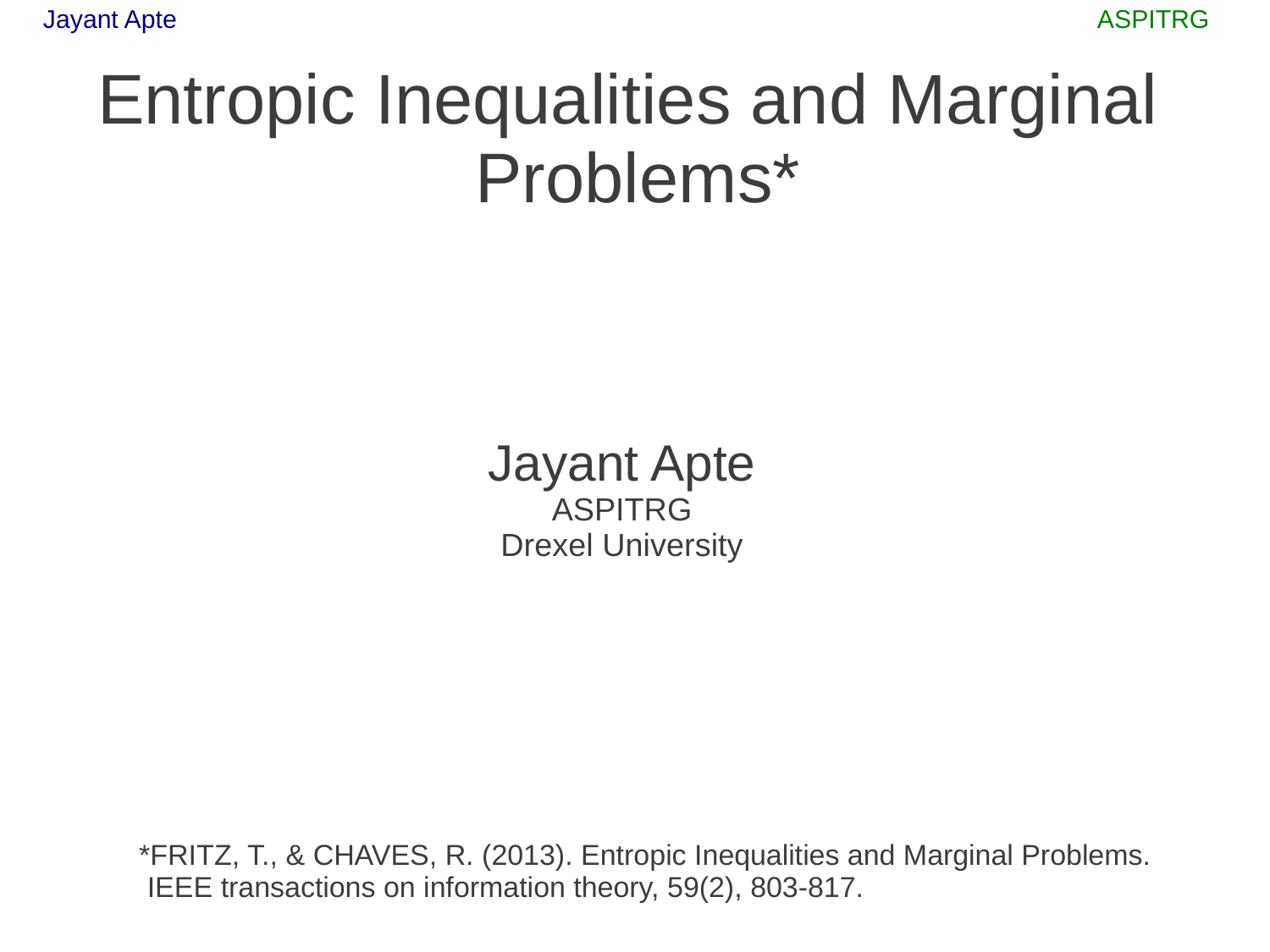

- You have 3 coins  $A_1, A_2$  and  $A_3$
- You can flip only two of them at once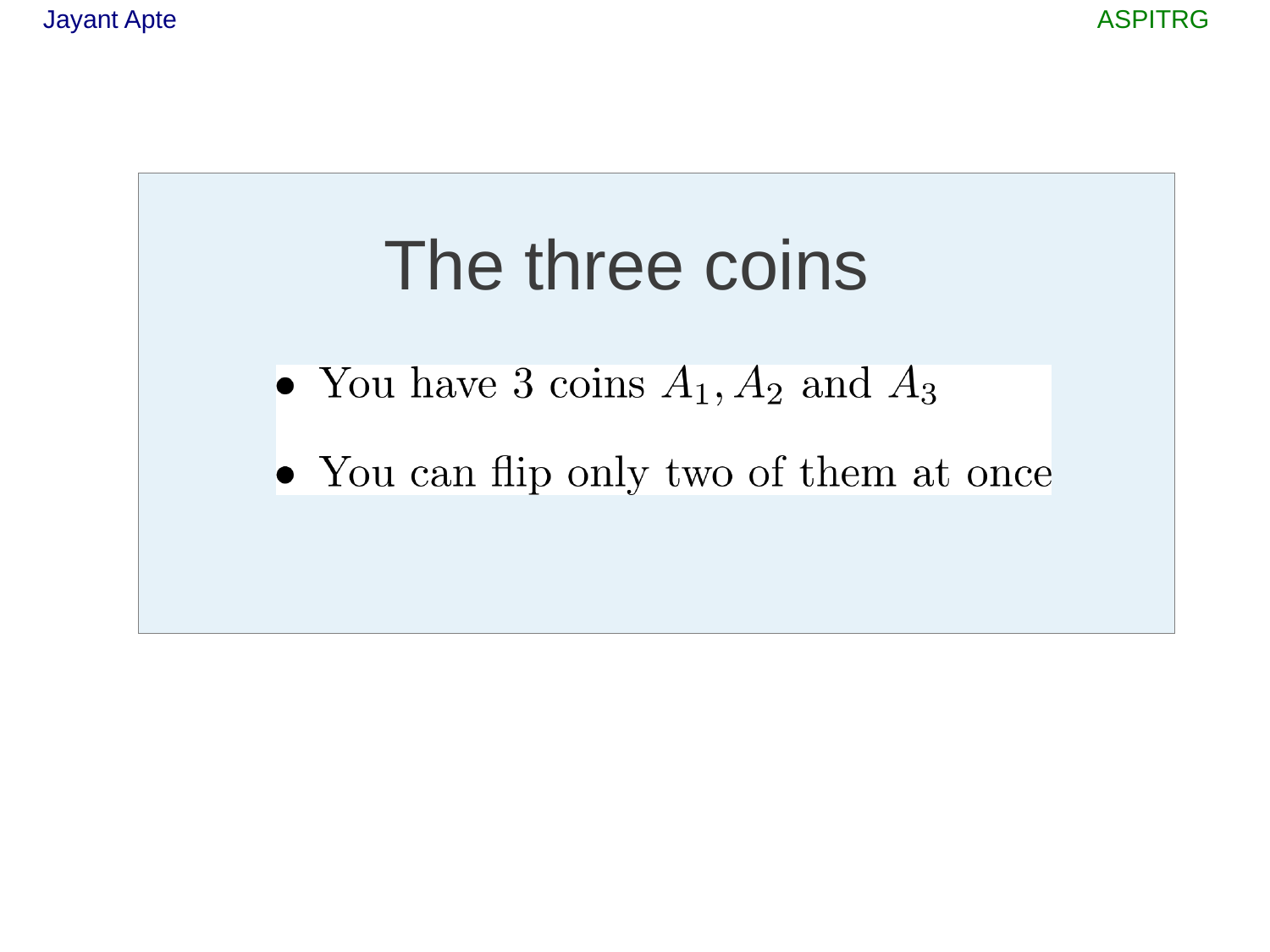**Jayant Apte** 



#### The three coins

| $\rm A_1$                 | $\mathrm{A}_2$       | $\mathsf{P}$ |
|---------------------------|----------------------|--------------|
| $^{\prime}$ $\Gamma$      | $\mathbf{L}$         | 0.5          |
| $^{\prime}$ $\Gamma$      | H                    | U            |
| $\boldsymbol{\mathrm{H}}$ | $^{\prime}$ $\Gamma$ | H            |
| $\mathbf H$               | H                    | 0.5          |

| $\rm A_2$            | $\rm A_3$            | $\mathsf{P}$ |
|----------------------|----------------------|--------------|
| $\mathbf{L}$         | $\mathbf{I}$         | 0.5          |
| $^{\prime}$ $\Gamma$ | H                    |              |
| H                    | $^{\prime}$ $\Gamma$ |              |
| H                    | H                    | 0.5          |

| $\rm A_1$            | $\rm A_3$     | $\mathsf P$ |
|----------------------|---------------|-------------|
| $^{\prime}$ $\Gamma$ | $\mathbf{T}$  |             |
| $^{\prime}$ $\Gamma$ | Η             | 0.5         |
| H                    | $^{\prime}$ 1 | 0.5         |
| H                    | H             |             |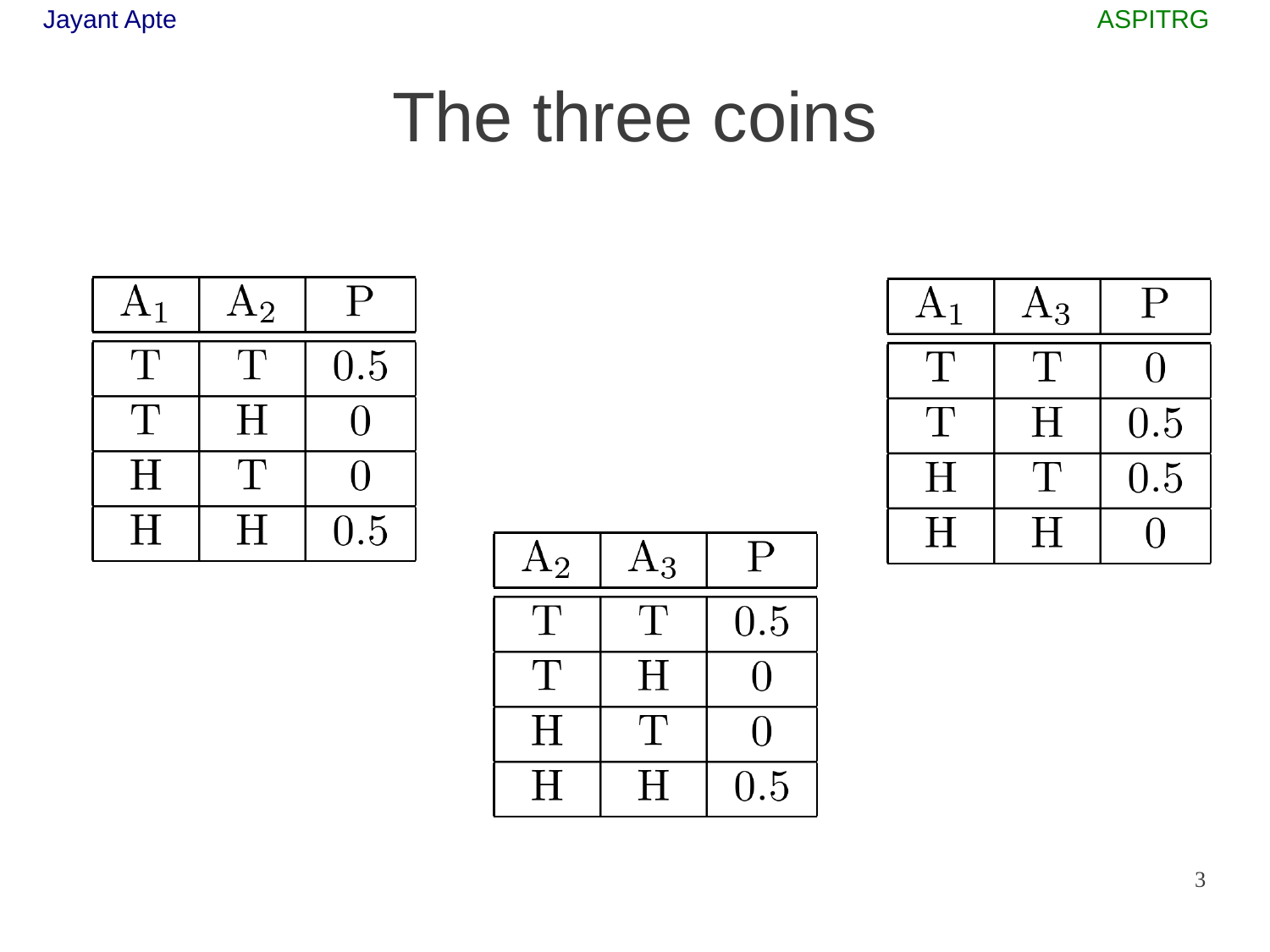

#### The three coins



Joint Distribution on  $A_1$  and  $A_2$ 

| $\mathrm{A}_2$       | $\rm A_3$            |     |
|----------------------|----------------------|-----|
| $^{\prime}$ $\Gamma$ | $^{\prime}$ $\Gamma$ | 0.5 |
| $\mathbf{L}$         | Η                    |     |
| H                    | $^{\prime}$ $\Gamma$ |     |
| H                    | H                    | 0.5 |

Joint Distribution on  $A_2$  and  $A_3$ 

| $A_1$        | $\rm A_3$            | $\dot{\mathsf{P}}$ |
|--------------|----------------------|--------------------|
| $\mathbf{L}$ | $^{\prime}$ .        |                    |
| ′ ∐          | H                    | 0.5                |
| Η            | $^{\prime}$ $\Gamma$ | 0.5                |
| H            | H                    |                    |

Joint Distribution on  $A_1$  and  $A_3$ 

 $\overline{4}$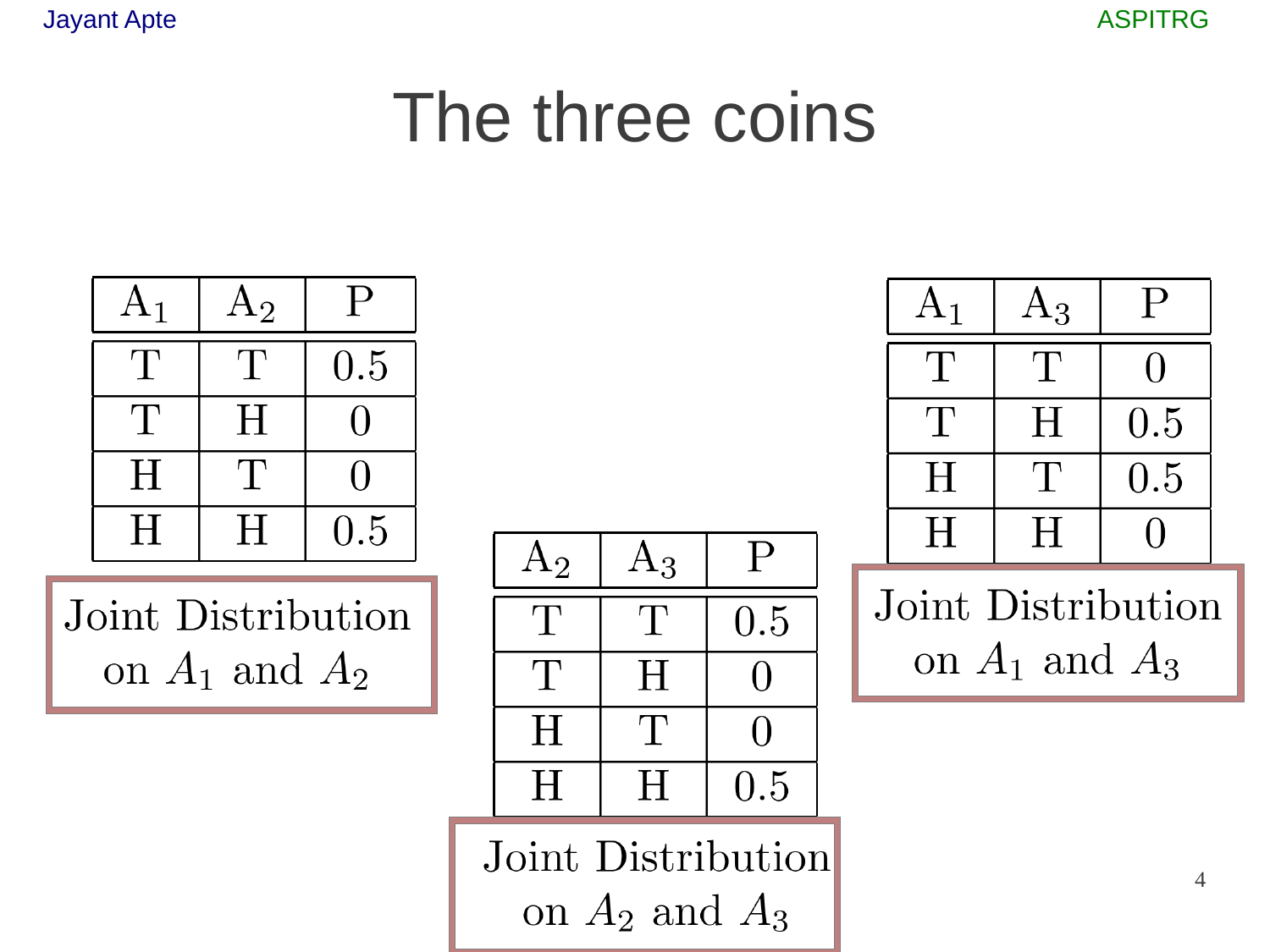**Jayant Apte** 

**ASPITRG** 

#### The three coins

# Joint distribution on  $A_1, A_2, A_3?$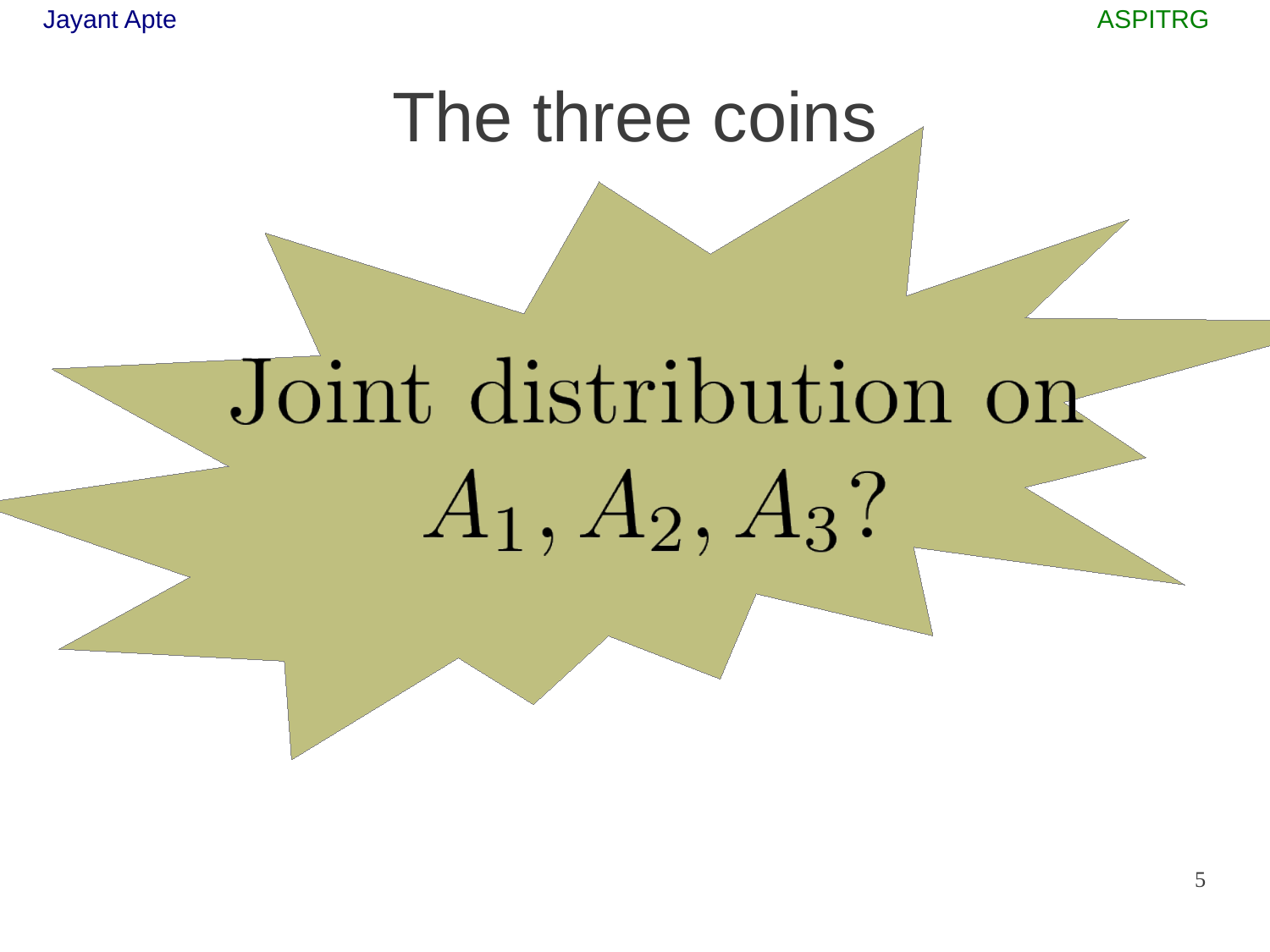$A_1$  and  $A_2$  are perfectly correlated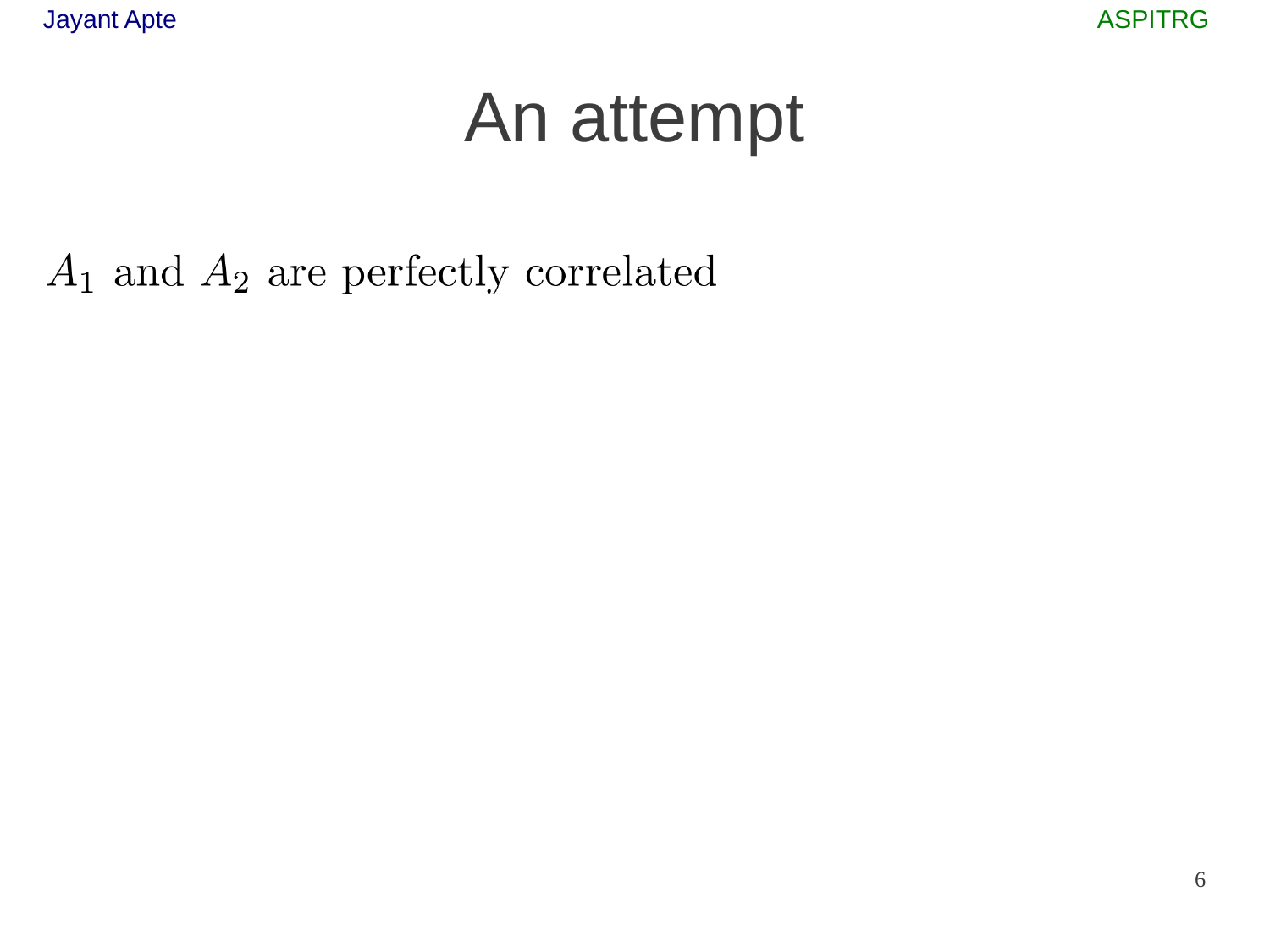$A_1$  and  $A_2$  are perfectly correlated  $A_2$  and  $A_3$  are perfectly correlated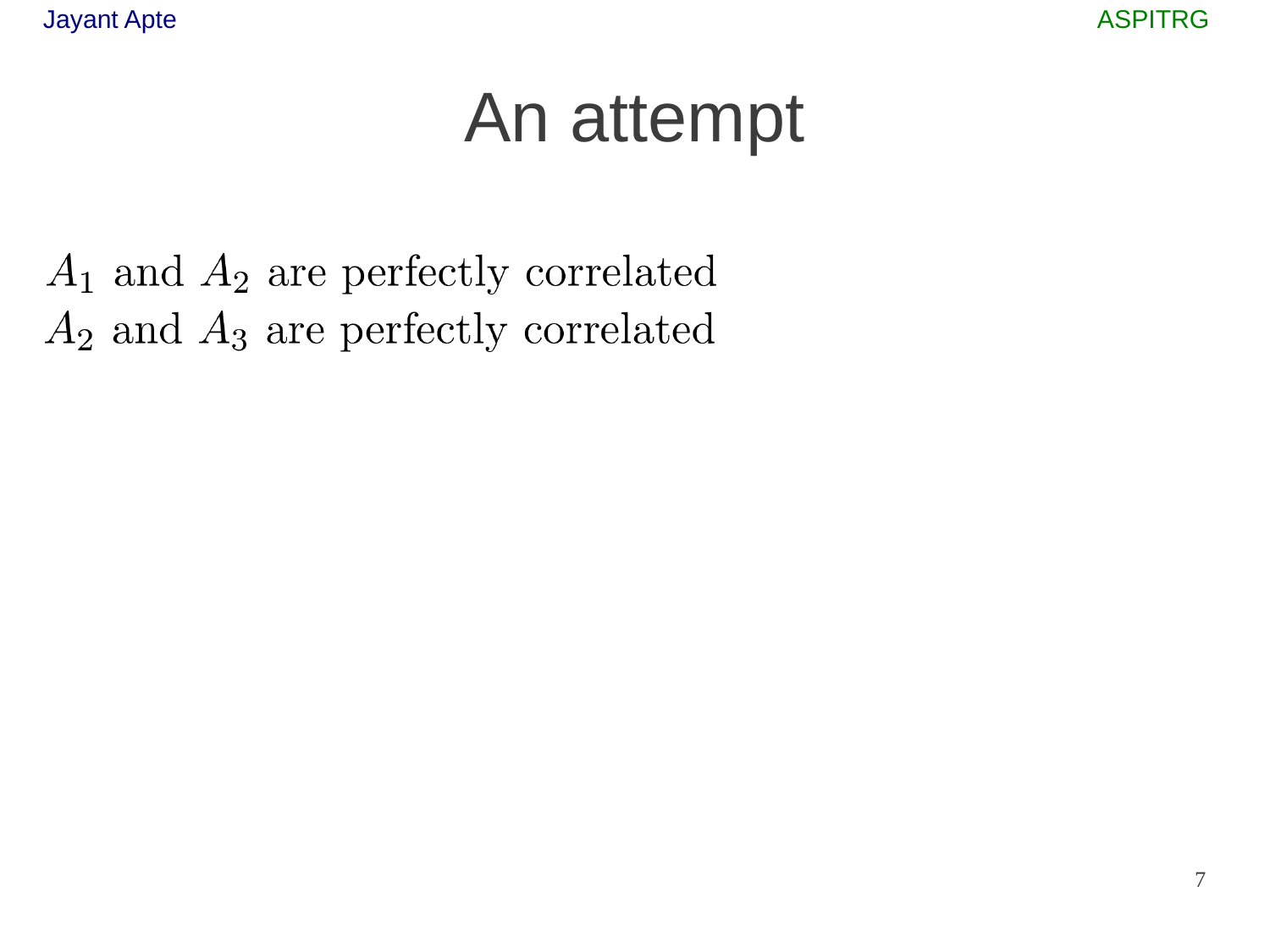$A_1$  and  $A_2$  are perfectly correlated  $A_2$  and  $A_3$  are perfectly correlated

 $A_1$  and  $A_3$  should be perfectly correlated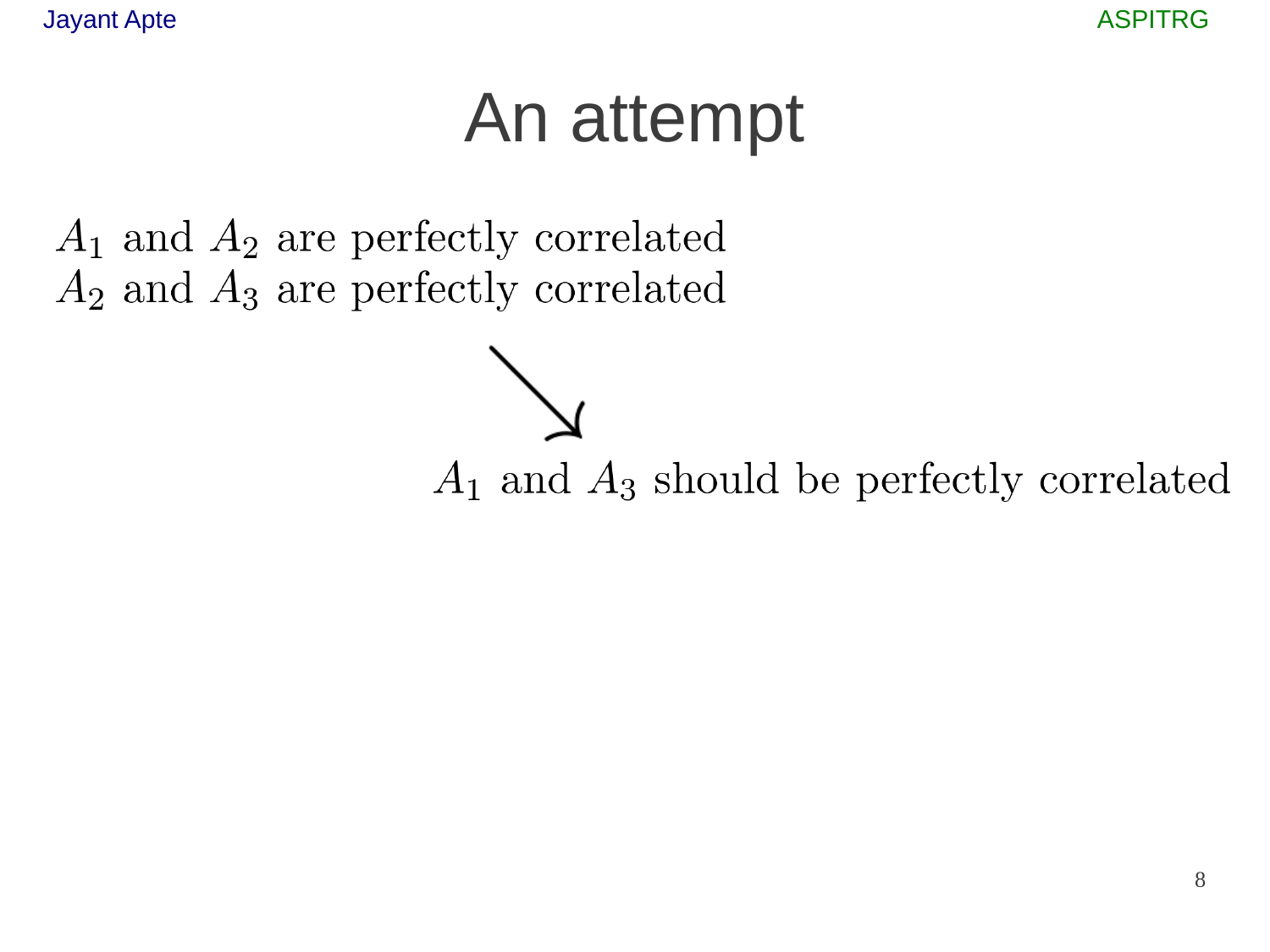$A_1$  and  $A_2$  are perfectly correlated  $A_2$  and  $A_3$  are perfectly correlated

 $A_1$  and  $A_3$  should be perfectly correlated

But they are not!!!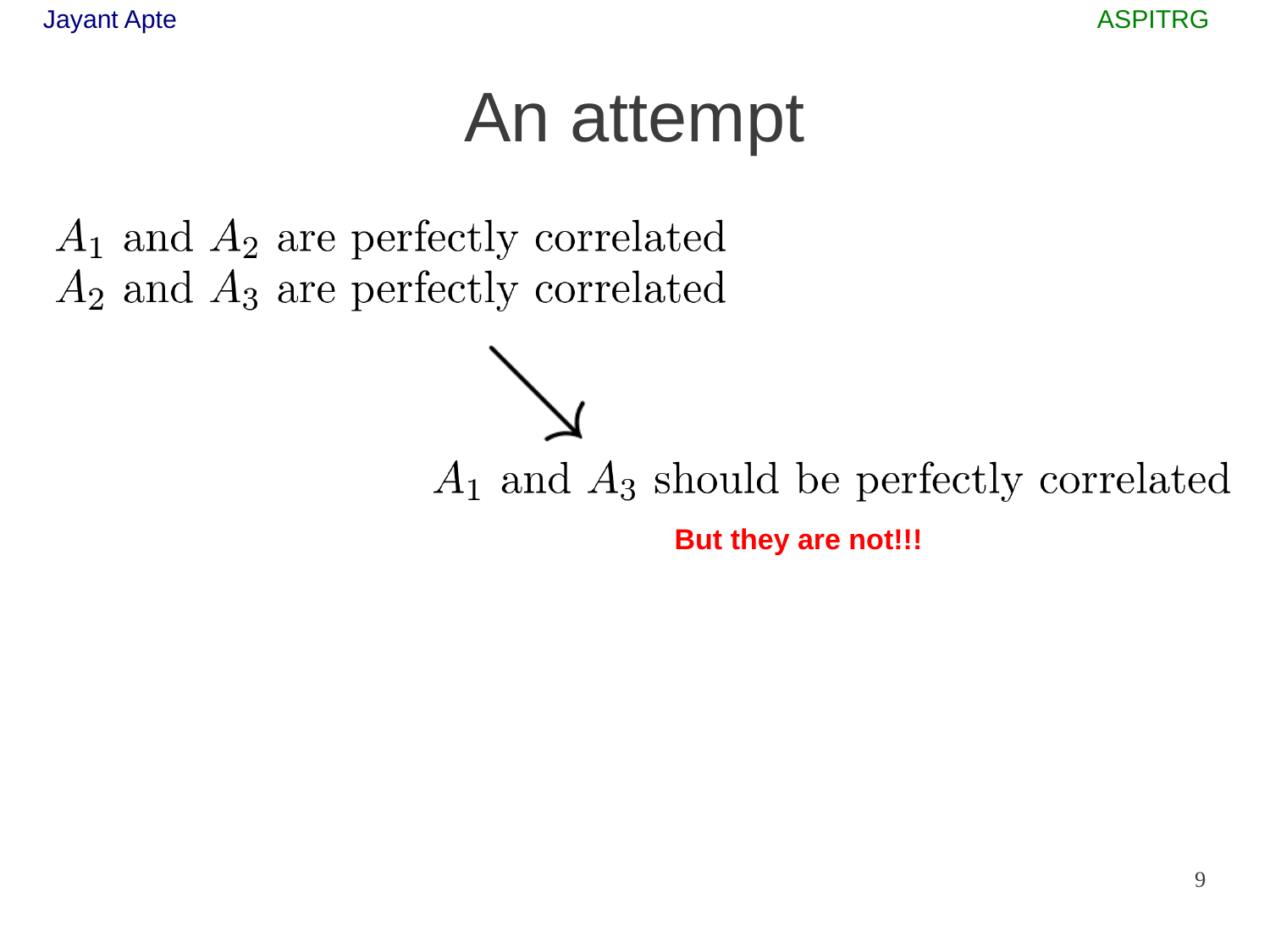#### Conclusion

• There is no joint distribution compatible with given marginals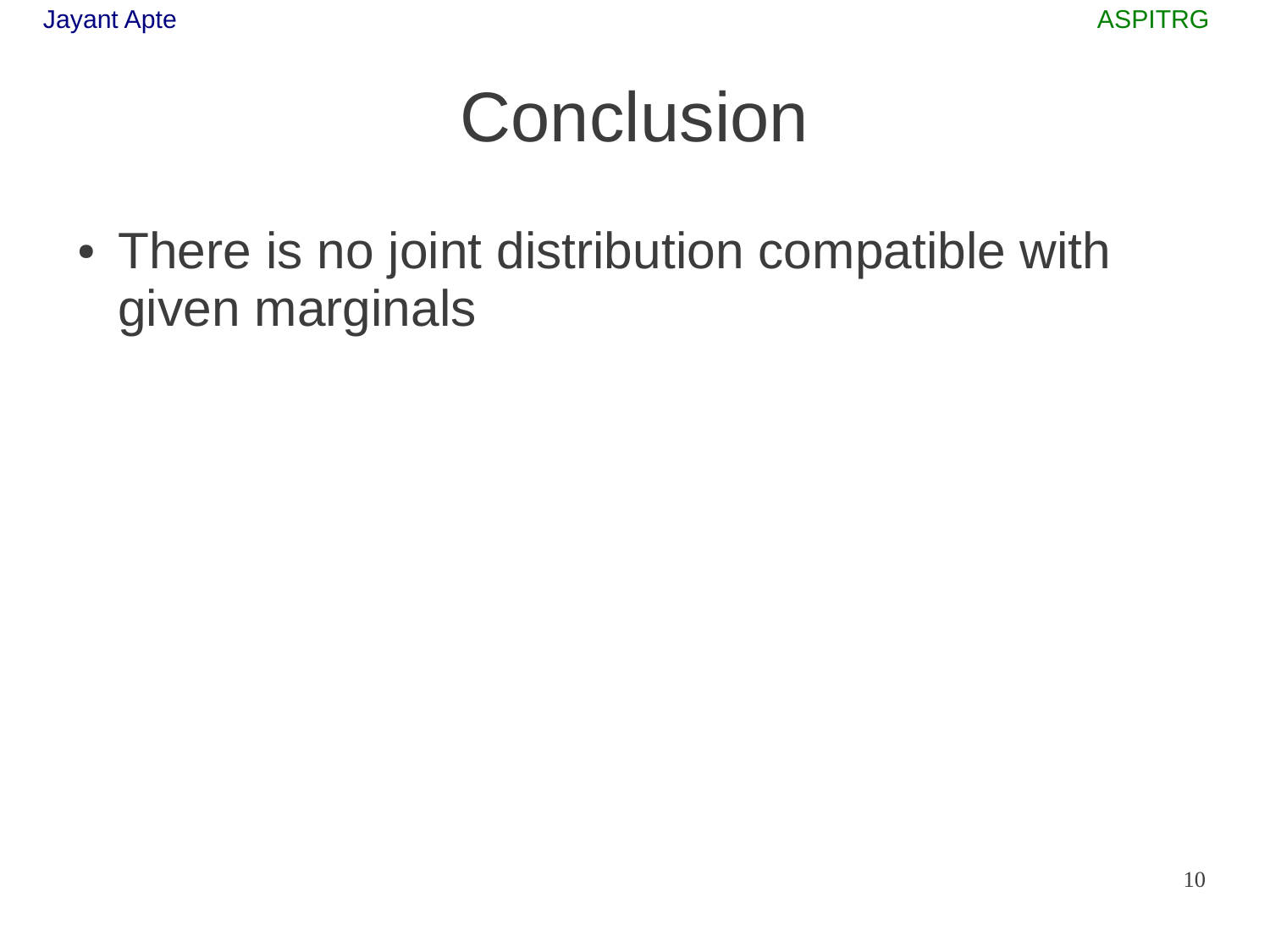#### **Conclusion**

- There is no joint distribution compatible with given marginals
- There is some systematic error in the coin flips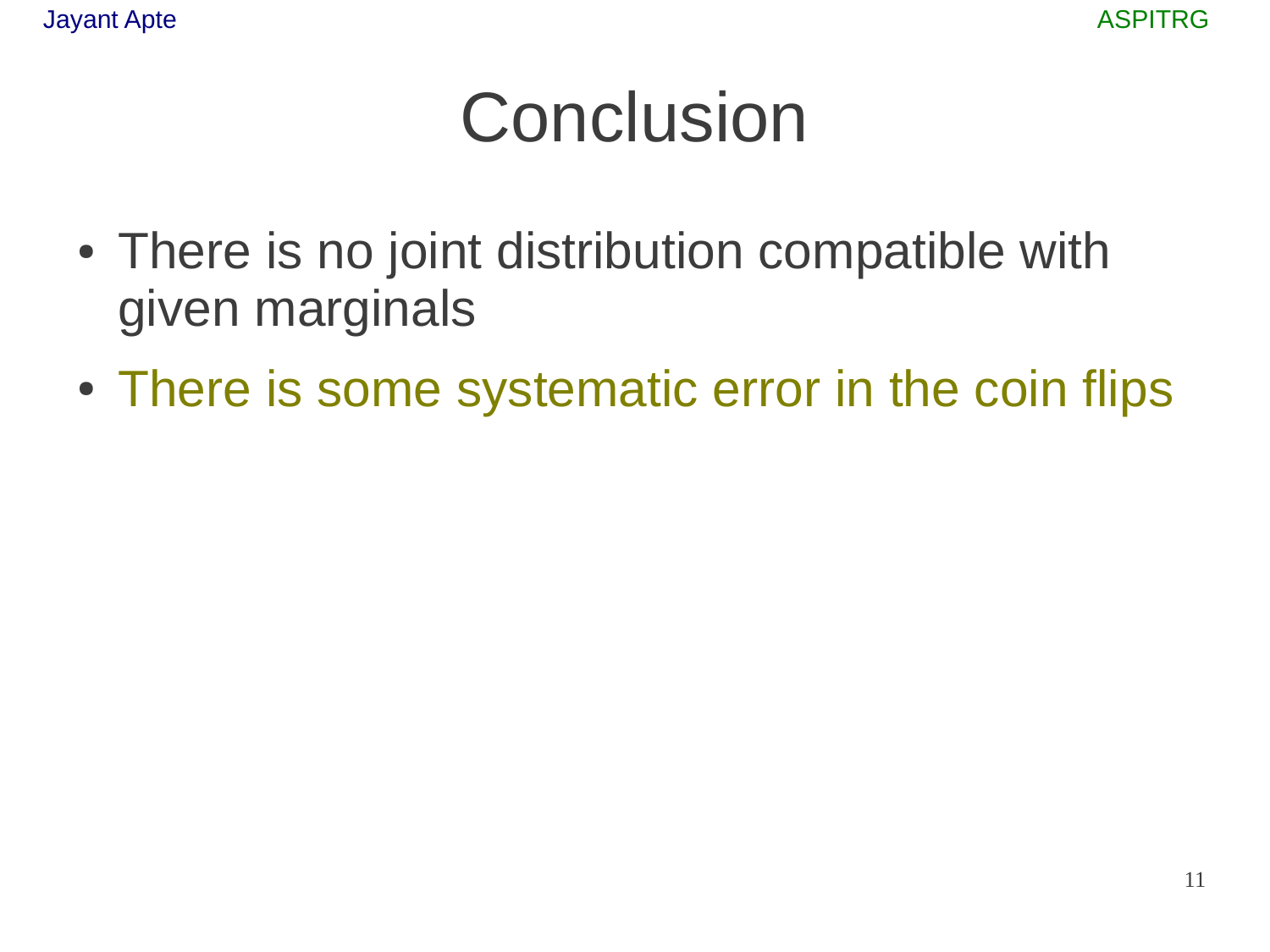## Conclusion

- There is no joint distribution compatible with given marginals
- There is some systematic error in the coin flips
- OR The coins are operated by some weird mechanism creating the required distribution as a function depending on which two are flipped together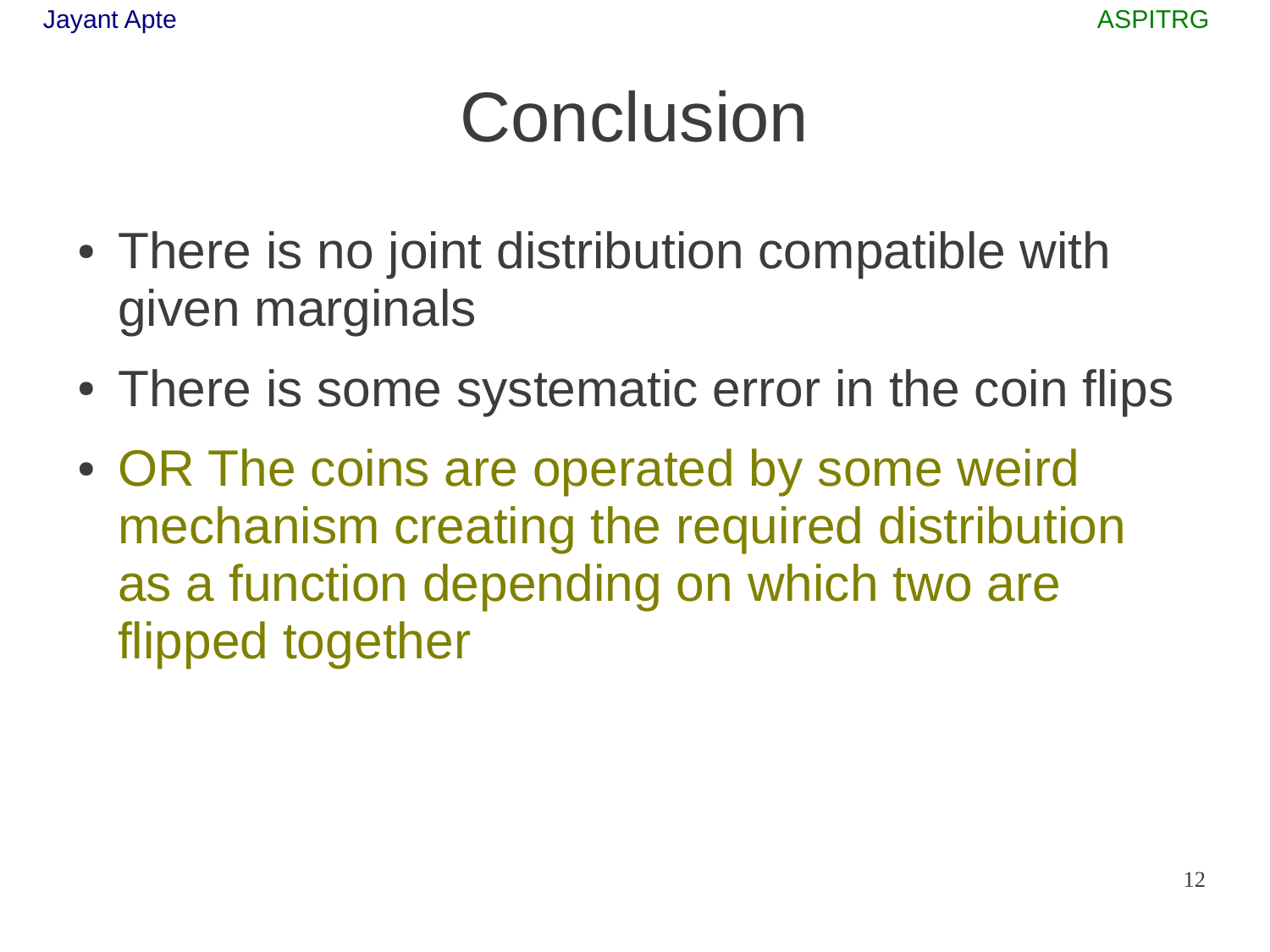## **Outline**

- Marginal scenario and marginal model
- Contextuality
- Marginal problem
- Partial polymatroids
- Relationship between marginal models and partial polymatroids
- Marginal Problem for polymatroids
- Computations
- Inference of common ancestors in Bayesian Networks
- Contexuality of the n-Cycle marginal scenario
- Extention to continuous random variables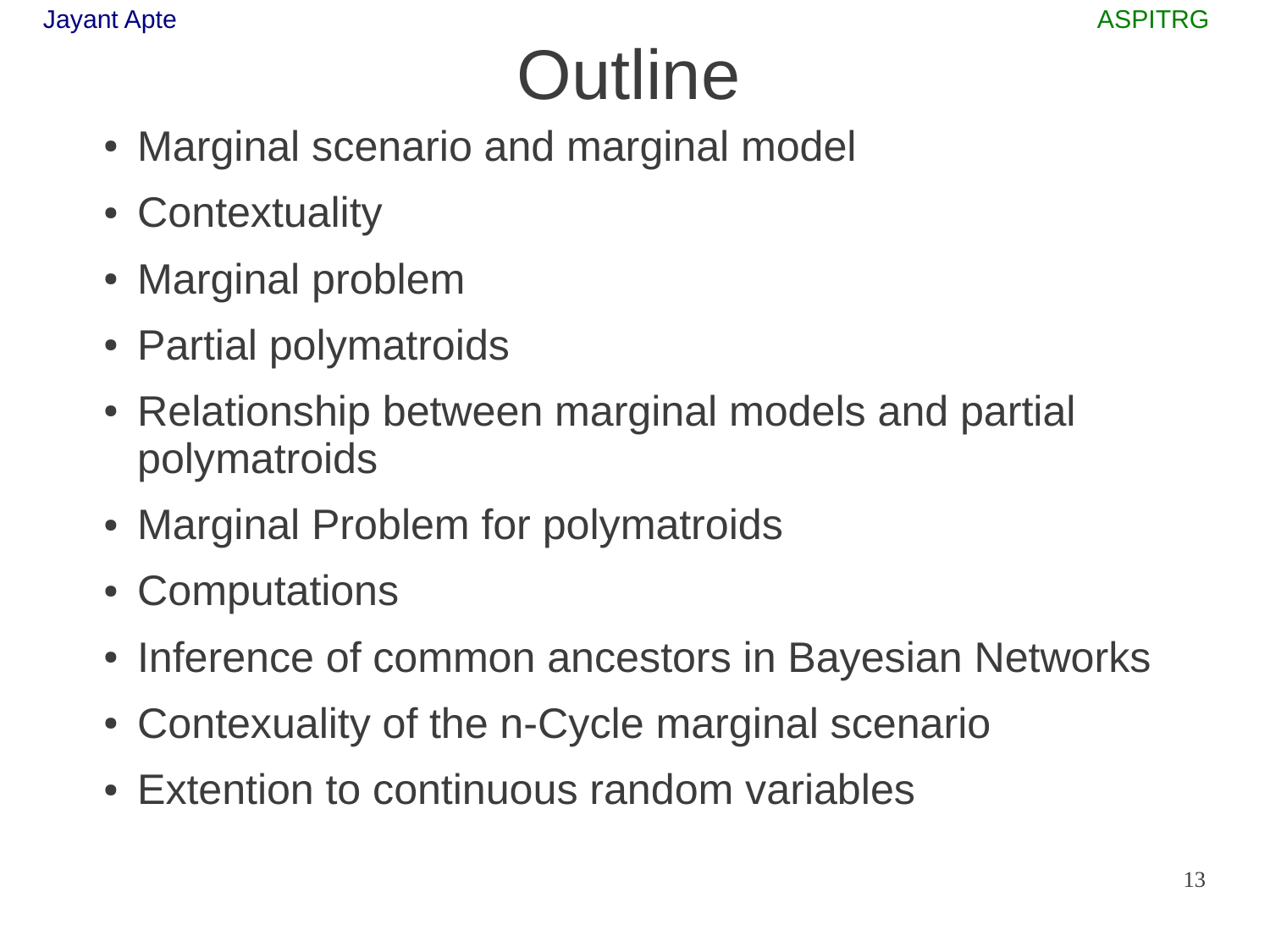## **Notation**

- $[n] = \{1, \ldots, n\}$
- $2^{[n]}$  = The set of all subsets of [n]
- $\bullet$  Entropy is in bits
- All random variables are discrete
- For any subset  $S \in [n]$ ,  $A_S = (A_i)_{i \in S}$
- $A_{[n]}$  is the joint distribution of all variables
- If  $P$  is probability distribution of some superset of  $S \subseteq \mathcal{M}$  then  $P_{|S}$  is the marginal distribution associated with  $A_S$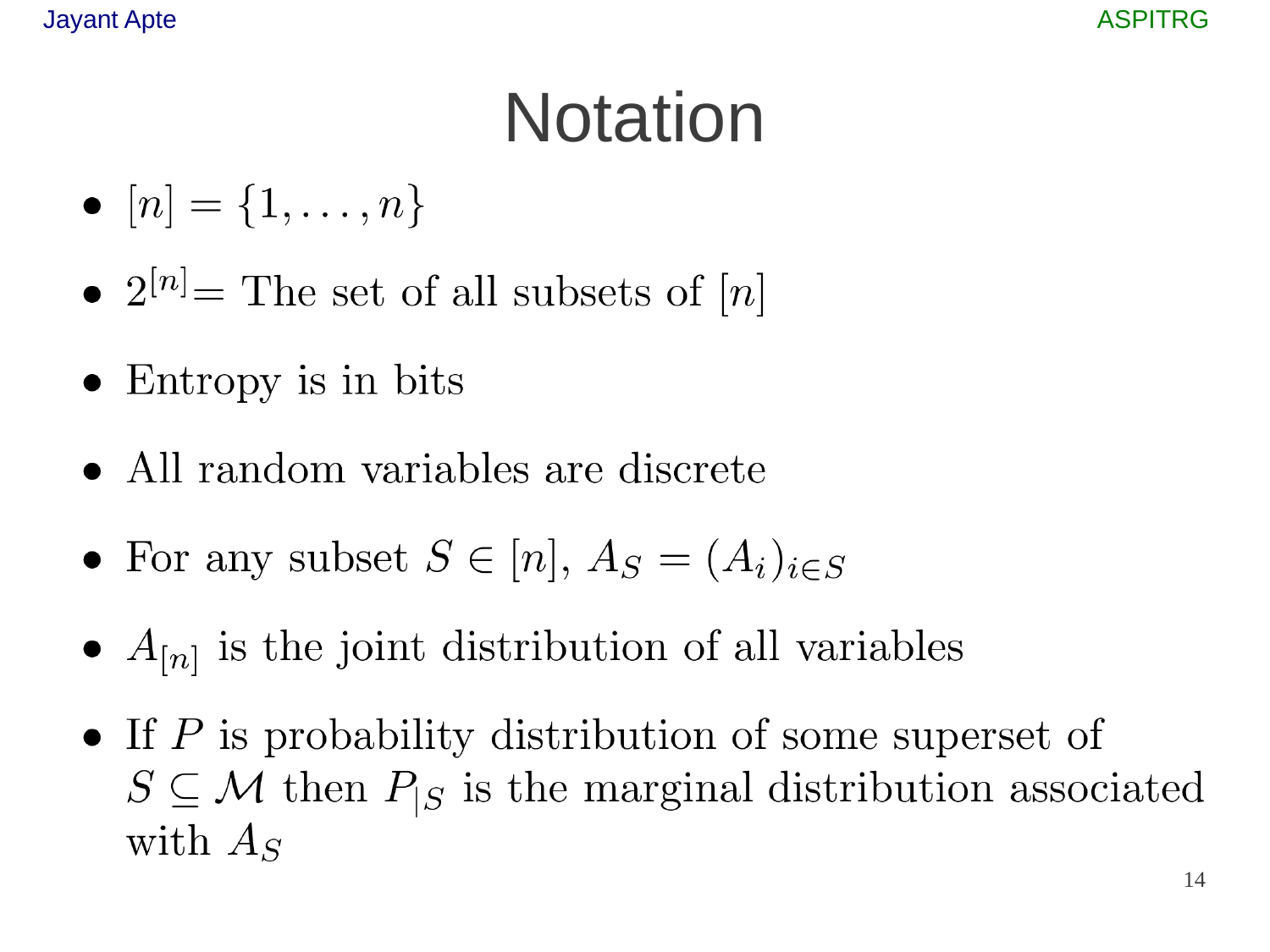### **Marginal Scenario**

- A *marginal scenario* M on [n] is a nonempty collection  $\mathcal{M} = \{S_1, \ldots, S_{|\mathcal{M}|}\}\$ of subsets  $S_i \subseteq [n]$  such that if  $S \in \mathcal{M}$  and  $S' \subseteq S$ , then also  $S' \in \mathcal{M}$
- It suffices to only specify all inclusionwise maximal subsets called *measurement contexts*
- A marginal scenario is independent sets of a matroid except that it need not satisfy the augmentation axiom
- For a set system  $\mathcal{X} \in 2^{[n]}$ ,  $\bar{X}^{\subseteq}$  is set system  $\mathcal{X}$ along with all subsets of  $\mathcal X$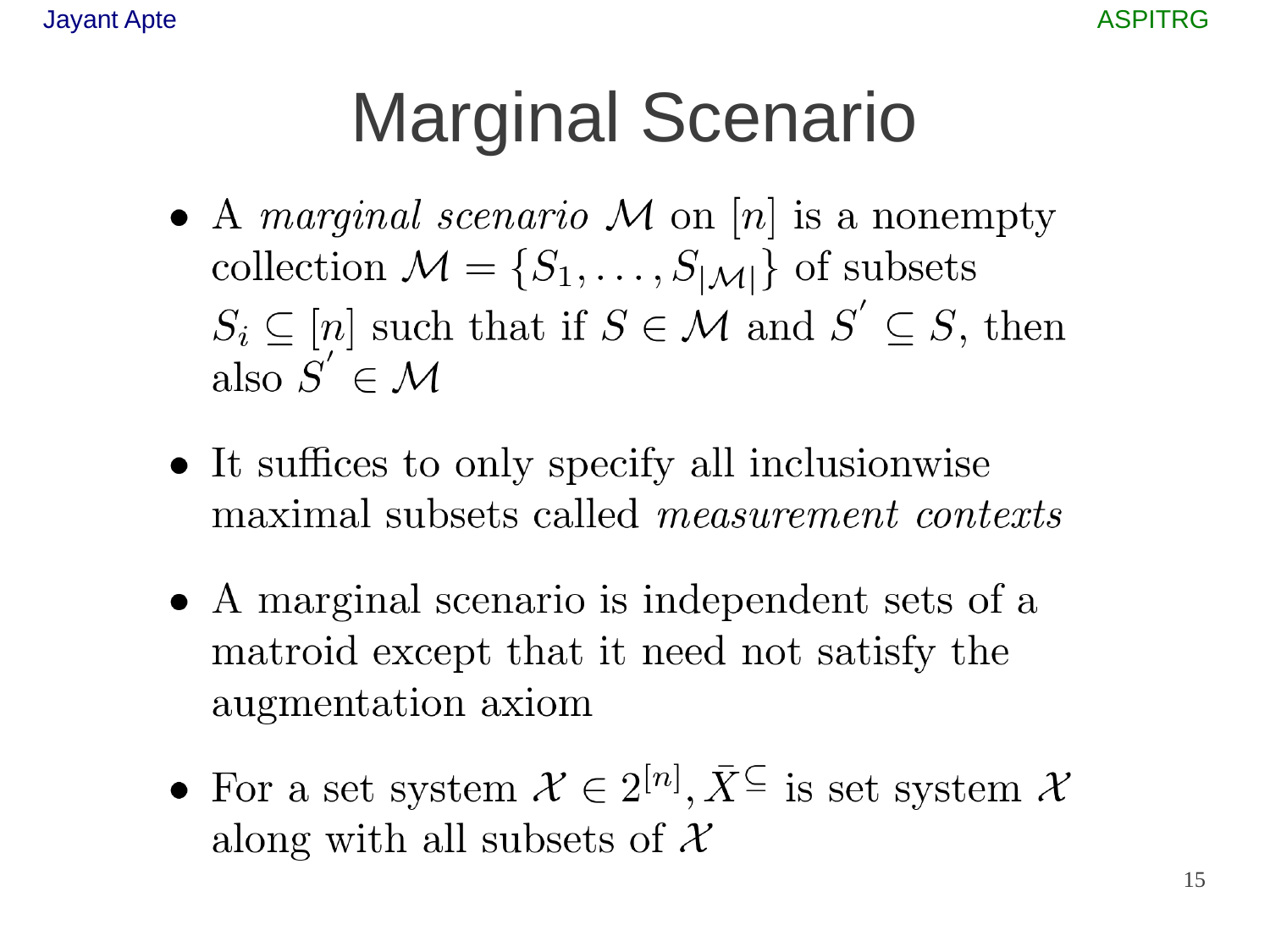## **Marginal Model**

- Denote by  $P^{\mathcal{M}}$  a collection of probability distributions on subsets of  $\mathcal M$
- $P^{\mathcal{M}}$  is a marginal model if it satisfies the condition:

For any pair  $S, T \in \mathcal{M}$  with  $T \subseteq S, P_{S|T}^{\mathcal{M}} = P_{T}^{\mathcal{M}}$ 

- A trivial marginal model can be obtained by starting with a joint distribution and taking its marginals
- An implication of compatibility condition:

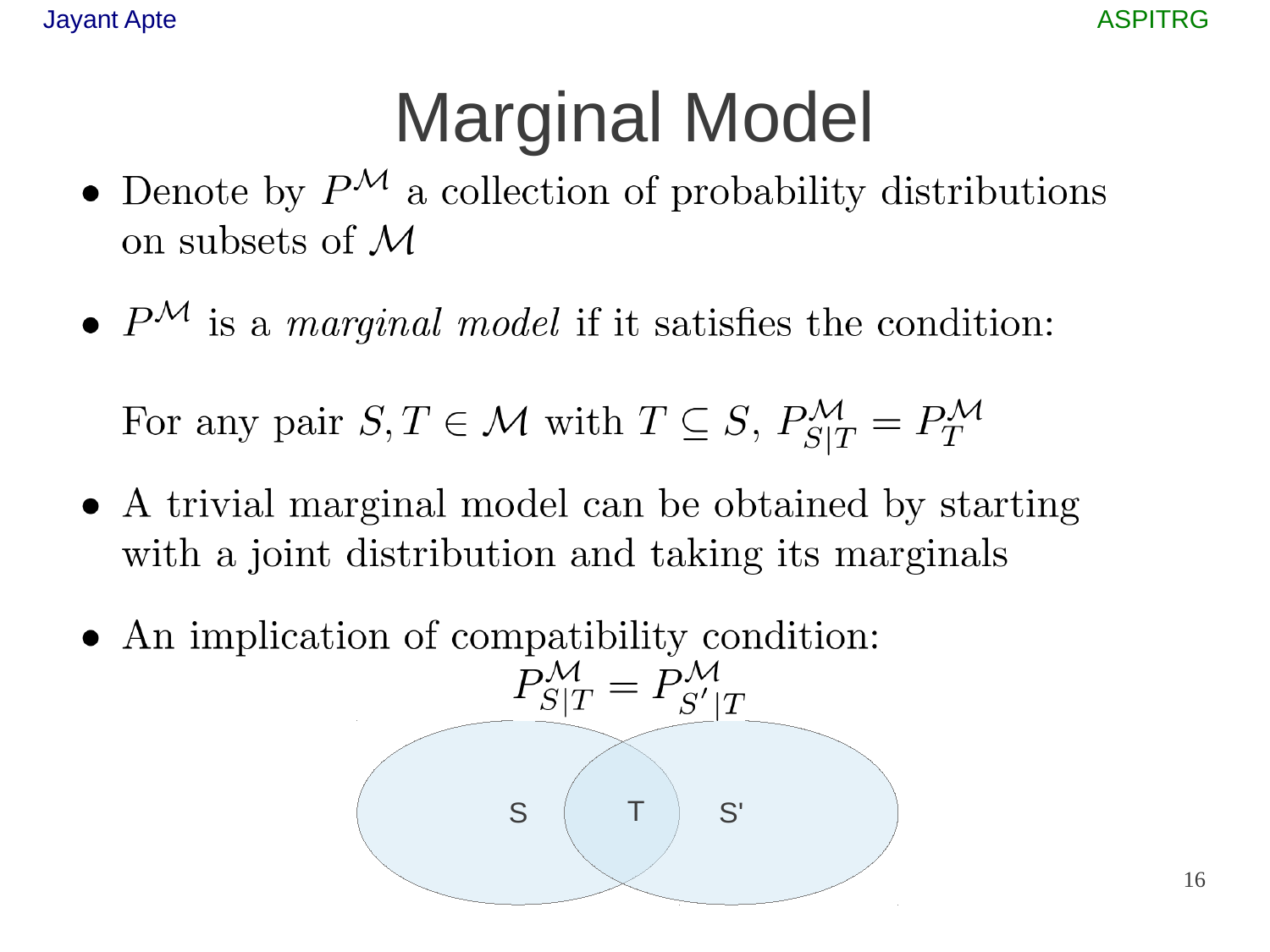## **Contexuality**

- $P^{\mathcal{M}}$  is *noncontexual* if there exists a joint distribution  $P = P(a_1, \ldots, a_n)$  such that its marginals coincide with the distributions occuring in the marginal model
- Otherwise  $P^{\mathcal{M}}$  is contexual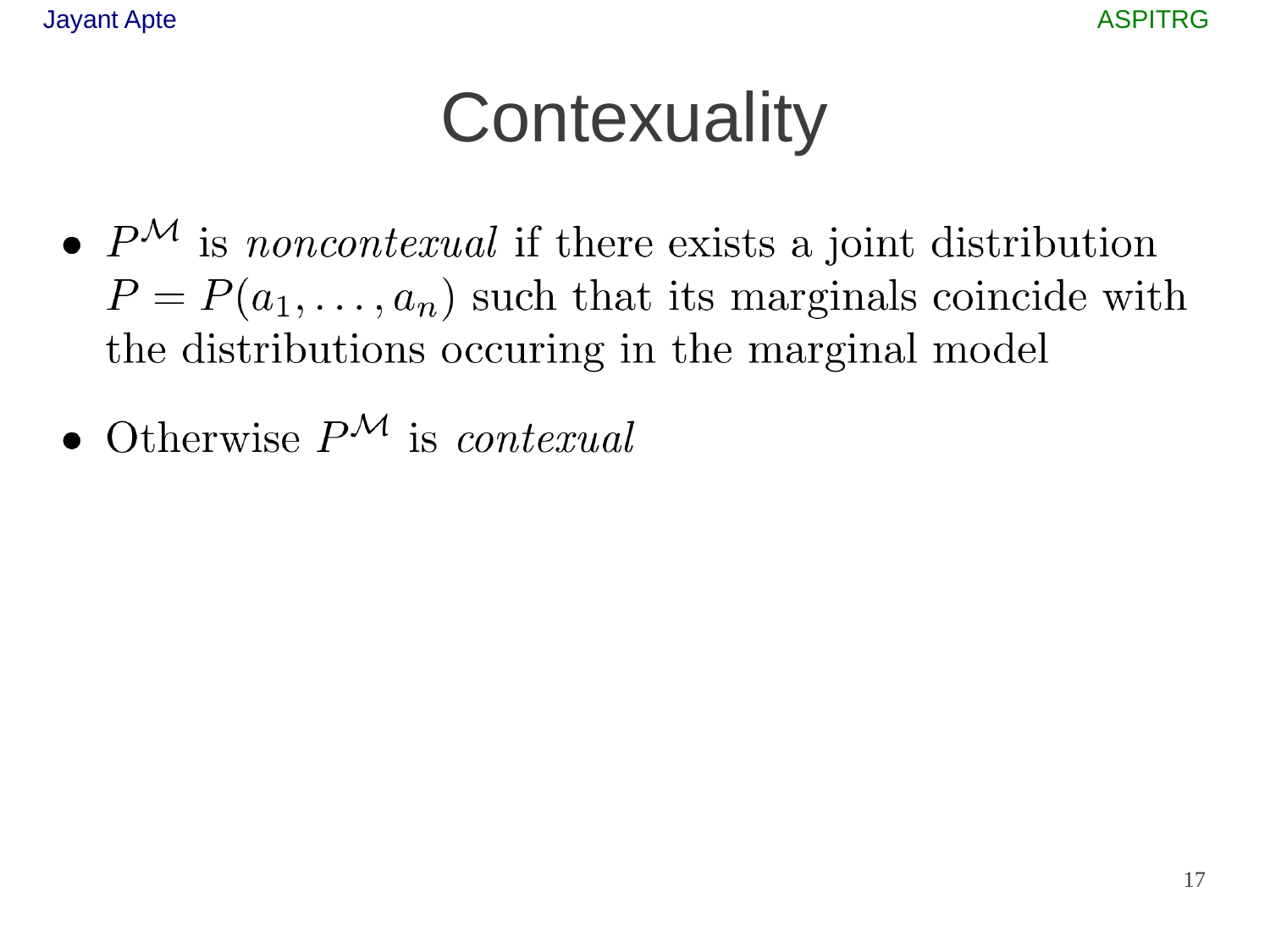#### **Example**

- Formalization of the "three-coins" example
- Consider a marginal scenario  $\mathcal{M} = \mathcal{C}_3$  $C_3 = \overline{\{\{1,2\},\{1,3\},\{2,3\}\}}^{\subseteq}$
- The two variable distributions are:  $P_{\{1,2\}}^{\mathcal{C}_3}(A_1=a_1, A_2=a_2)=\begin{cases} 1/2 \text{ if } a_1=a_2 \\ 0 \text{ if } a_1\neq a_2 \end{cases}$  $P_{\{2,3\}}^{\mathcal{C}_3}(A_2 = a_2, A_3 = a_3) = \begin{cases} 1/2 & \text{if } a_2 = a_3 \\ 0 & \text{if } a_2 \neq a_3 \end{cases}$  $P_{\{1,3\}}^{\mathcal{C}_3}(A_1=a_1, A_3=a_3)=\begin{cases} 0 \text{ if } a_1=a_3 \\ 1/2 \text{ if } a_1 \neq a_3 \end{cases}$
- $P_{\{1\}}^{\mathcal{C}_3}$ ,  $P_{\{2\}}^{\mathcal{C}_3}$  and  $P_{\{3\}}^{\mathcal{C}_3}$  can be determined from above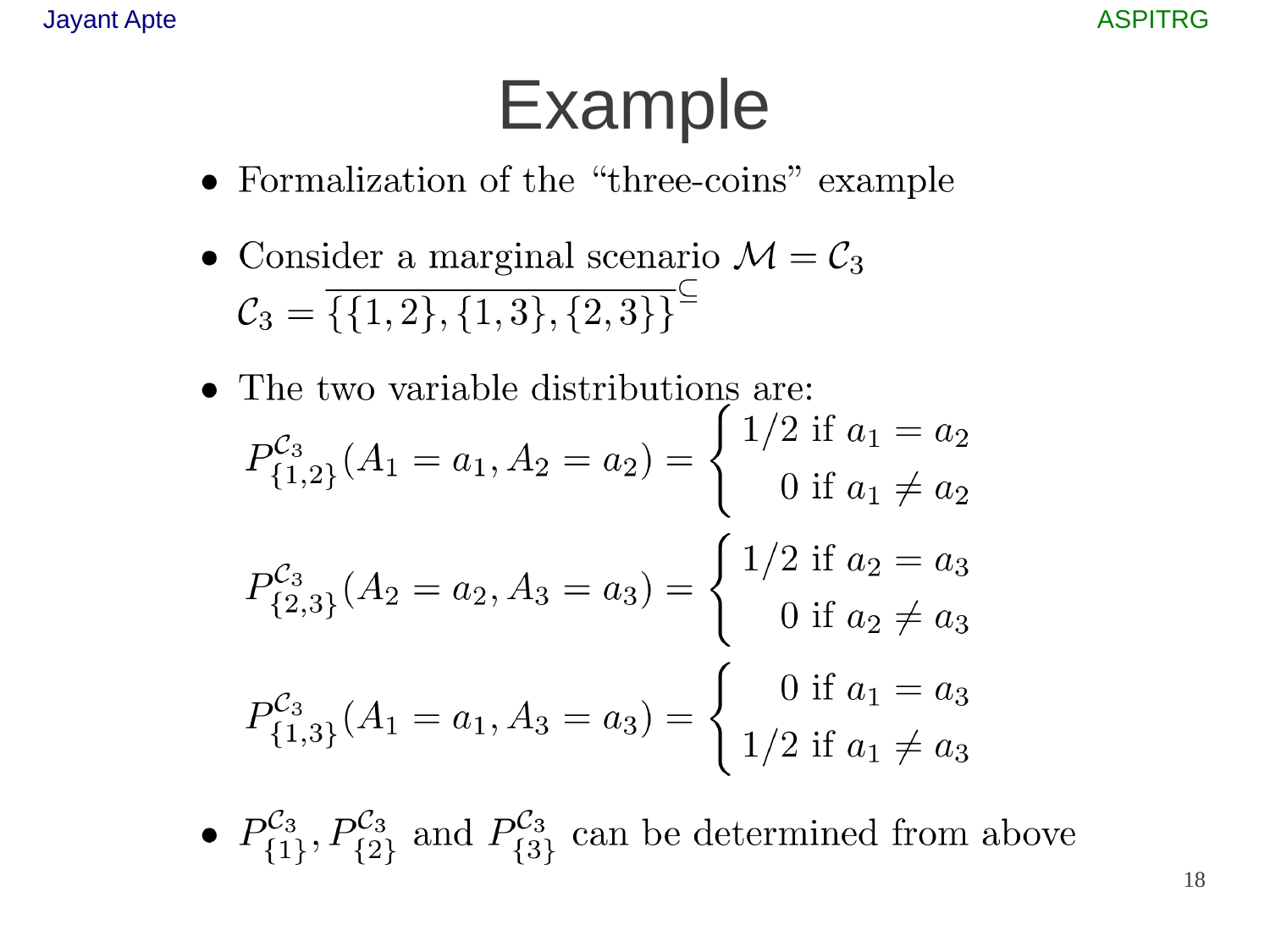# **Marginal problem**

How to decide if system of distributions  $P^{C_3}$  is contexual or non-contexual?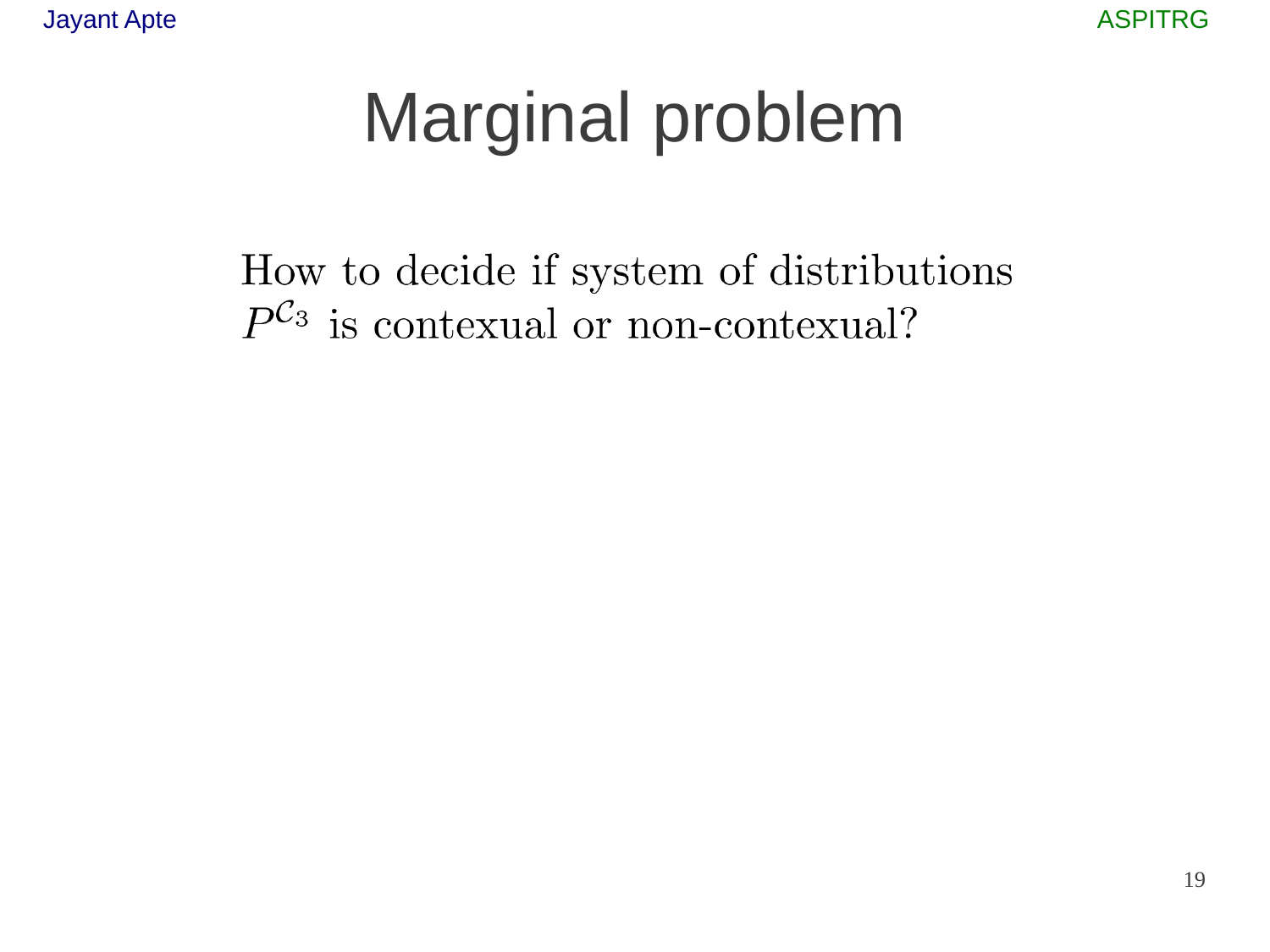## A naive probability space approach

- Consider *n* discrete random variables  $X_1, \ldots, X_n$ , each with d outcomes
- We are given a distribution system  $P^{\mathcal{M}}$  corresponding to some marginal scenario  $\mathcal M$
- We set up an LP in  $\mathbb{R}^{d^n}$
- We constrain this LP by following constraints:

 $- x_1 + \ldots + x_{d^n} = 1, x_i \geq 0 \ \forall i \in [d^n]$ 

- Every subset of M of size k gives  $d^k$  constraints from the marginal on that subset
- Infeasible LP  $\Rightarrow$  P<sup>M</sup> is contexual
- Feasible LP  $\Rightarrow$  P<sup>M</sup> is non-contexual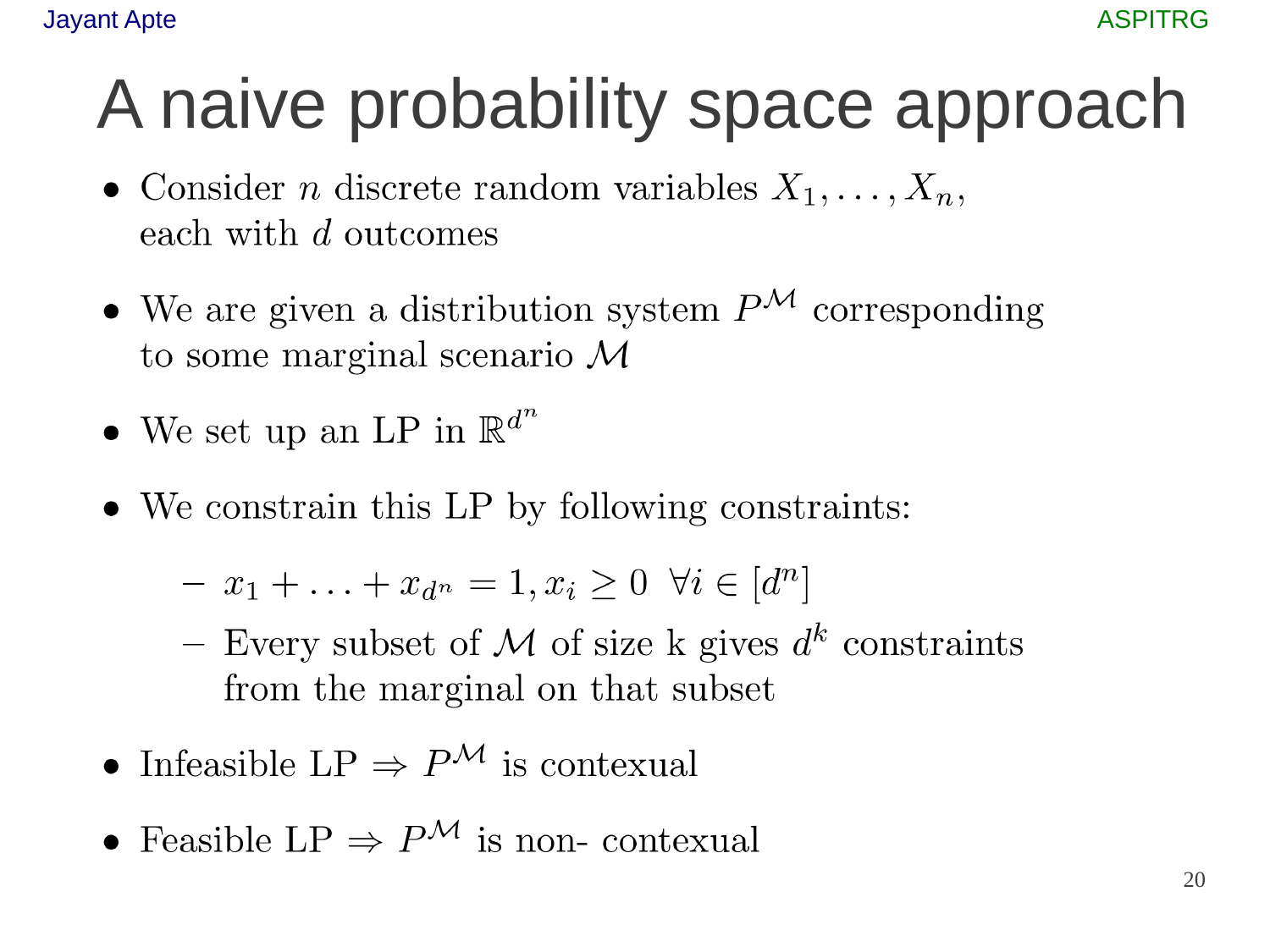#### **Example: 3 coins**

- We setup LP in  $\mathbb{R}^7$ . (since there are 7 outcomes: TTT, TTH, THT, THH, HTT, HTH, HHT, HHH )
- $\bullet \sum_{i=1}^{7} x_i = 1$
- $x_i \geq 0 \ \forall i \in \{1, ..., 7\}$
- The marginal constraints are of type:

$$
p(A_1 = T, A_2 = T) = p(A_1 = T, A_2 = T, A_3 = H) + p(A_1 = T, A_2 = T, A_3 = H)
$$
  
= 1/2  
 $\therefore x_2 + x_1 = 1/2$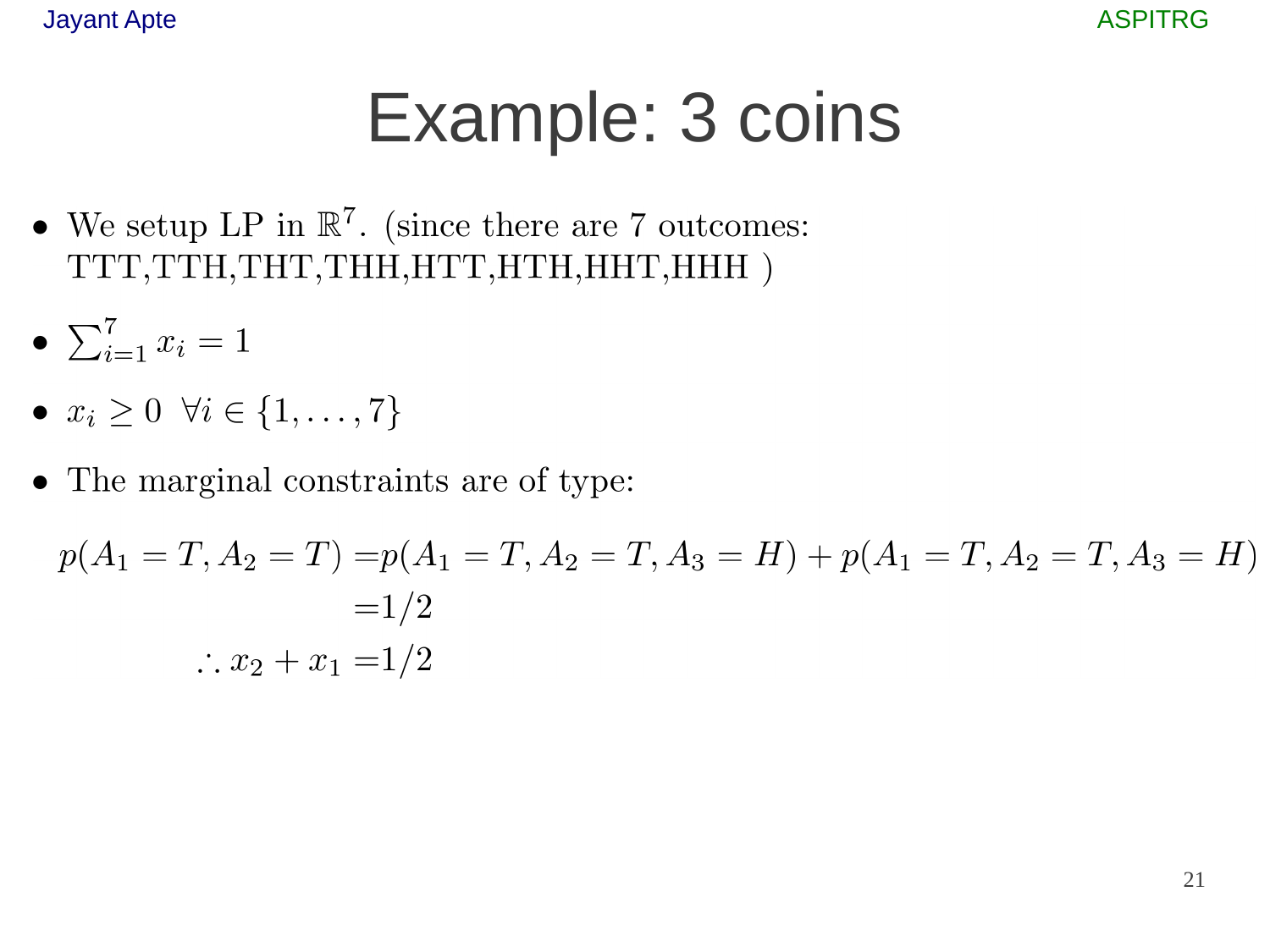## Example: 3 coins

- We setup LP in  $\mathbb{R}^7$ . (since there are 7 outcomes: TTT, TTH, THT, THH, HTT, HTH, HHT, HHH )
- $\bullet \sum_{i=1}^{7} x_i = 1$
- $x_i \geq 0 \ \forall i \in \{1, \ldots, 7\}$
- $\bullet~$  The marginal constraints are of type:

$$
p(A_1 = T, A_2 = T) = p(A_1 = T, A_2 = T, A_3 = H) + p(A_1 = T, A_2 = T, A_3 = H)
$$
  
= 1/2  
 $\therefore x_2 + x_1 = 1/2$ 

This LP turns out to be infeasible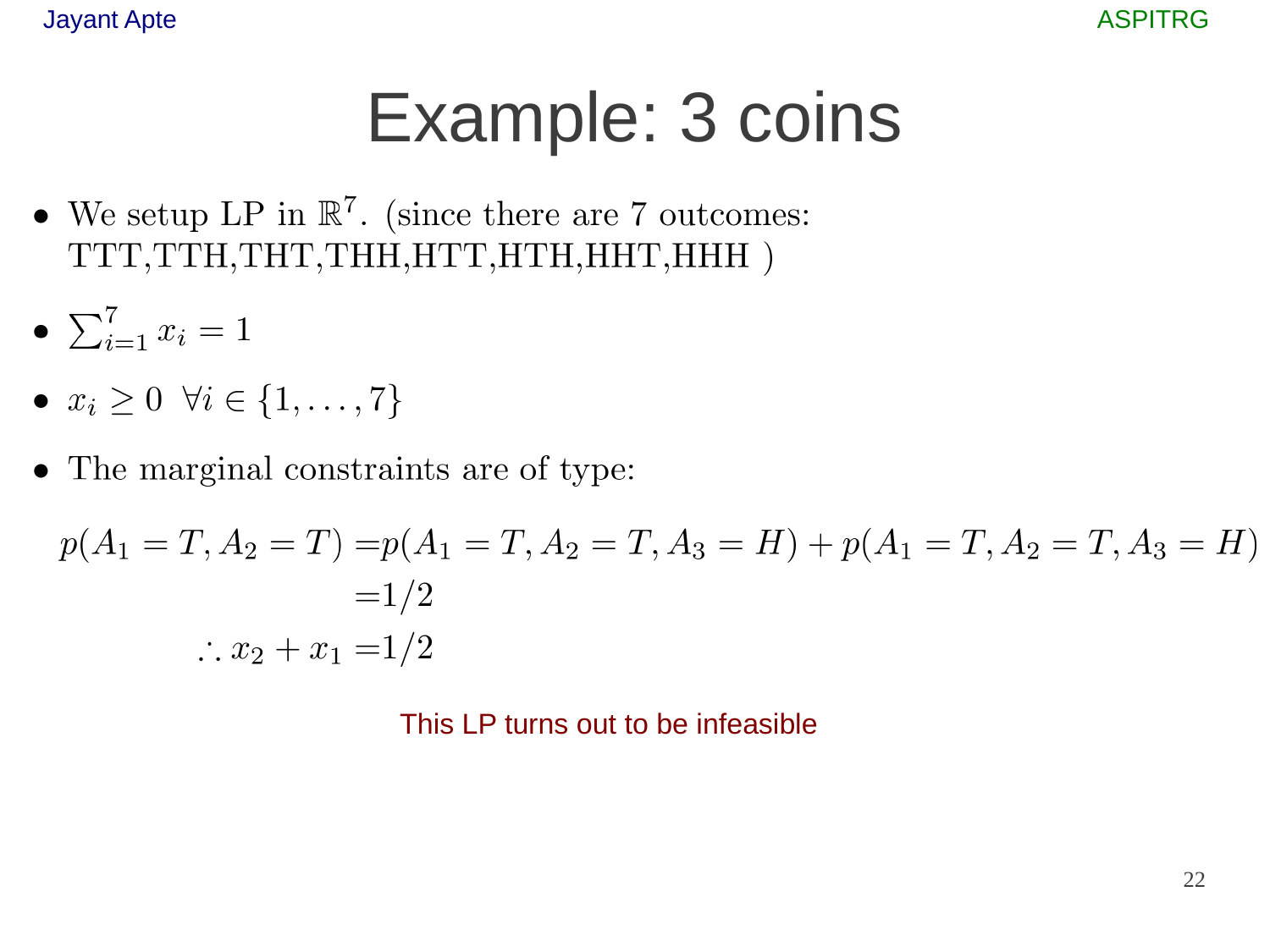**Jayant Apte** 

# The entropy cone

- Consider *n* random variables  $A_1, \ldots, A_n$  with some joint distribution  $P$
- For any  $S \subseteq [n],$

$$
H(A_S) = -\sum_{a_S} P_{|S}(a_S) \log P_{|S}(a_S)
$$

- By convension  $H(A_{\phi})=0$
- The vector  $(H(A_{\phi}),...,H(A_{[n]}))$  is a point in  $\mathbb{R}^{2^{[n]}}$
- The closure of set of all such points is called the entropy cone  $\overline{\Gamma}_n^*$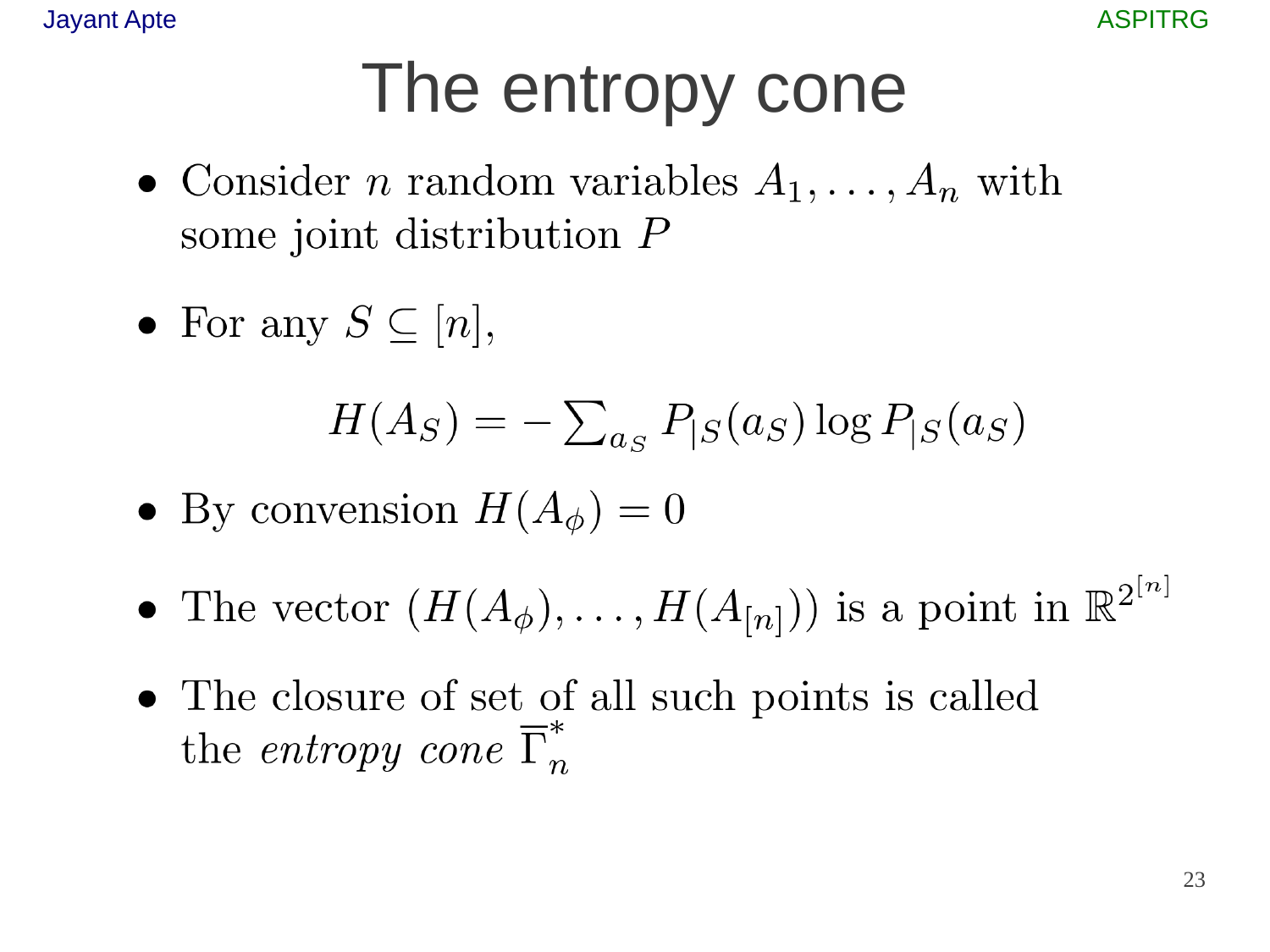**ASPITRG** 

#### **Basic inequalities**

• There are some of the obvious constraints satisfied by  $\overline{\Gamma}_{N}^{*}$ 

$$
H(A_S) \geq 0
$$
(1)  
\n
$$
H(A_T) \leq H(A_S) \quad \forall T \subseteq S
$$
(2)  
\n
$$
H(A_S) + H(A_T) \geq H(A_{S \cap T}) + H(A_{S \cup T})
$$
(3)

• An inequality id called *shannon type* if it can be written as non-negative linear combination of basic inequalities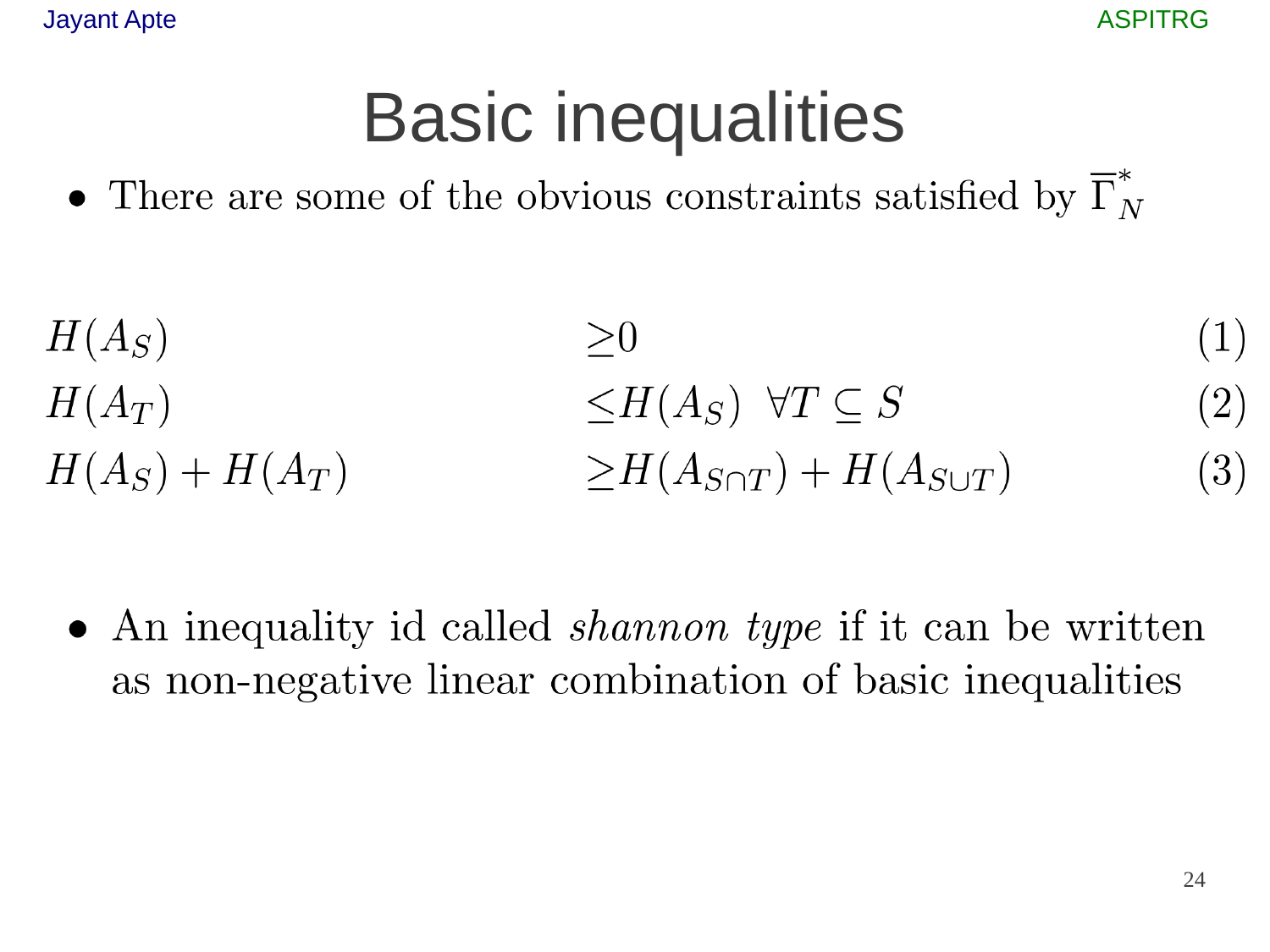## Polymatroids

• *Polymatroid* is a pair  $([n], f)$  where  $n \in \mathbb{N}$  and f is the rank function, a function  $f: 2^{[n]} \mapsto \mathbb{R}$  s.t. f satisfies all the basic inequalities

$$
f(S)
$$
  
\n
$$
f(T)
$$
  
\n
$$
f(S) + f(T)
$$
  
\n
$$
\geq f(S) \quad \forall T \subseteq S
$$
  
\n
$$
\geq f(S \cap T) + f(S \cup T)
$$

 $\bullet$  ([n], H) where H is the entropy function is a polymatroid

 $(1)$ 

 $(2)$ 

 $(3)$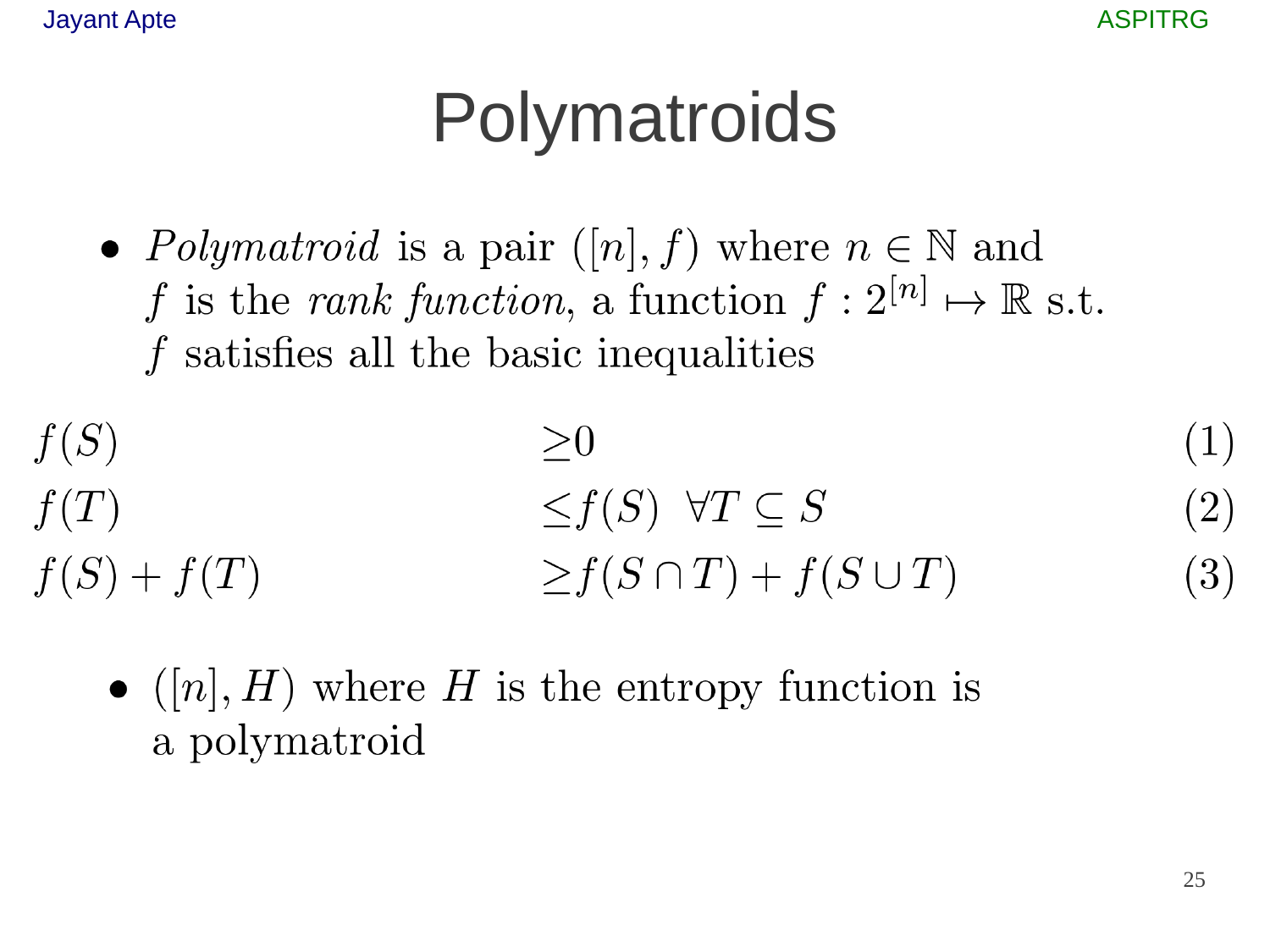# **Partial Polymatroids**

• A partial polymatroid  $f^{\mathcal{M}}$  on a marginal scenario M is a function

 $f^{\mathcal{M}}: \mathcal{M} \mapsto \mathbb{R}$ which satisfies basic inequalities for all  $S, T \subseteq \mathcal{M}$  for which  $S \cup T \in \mathcal{M}$ 

- A trivial way of obtaining partial polymatroid is to restrict a polymatroid to subsets in  $\mathcal M$
- Unfortunately this not the only way partial polymatroids arise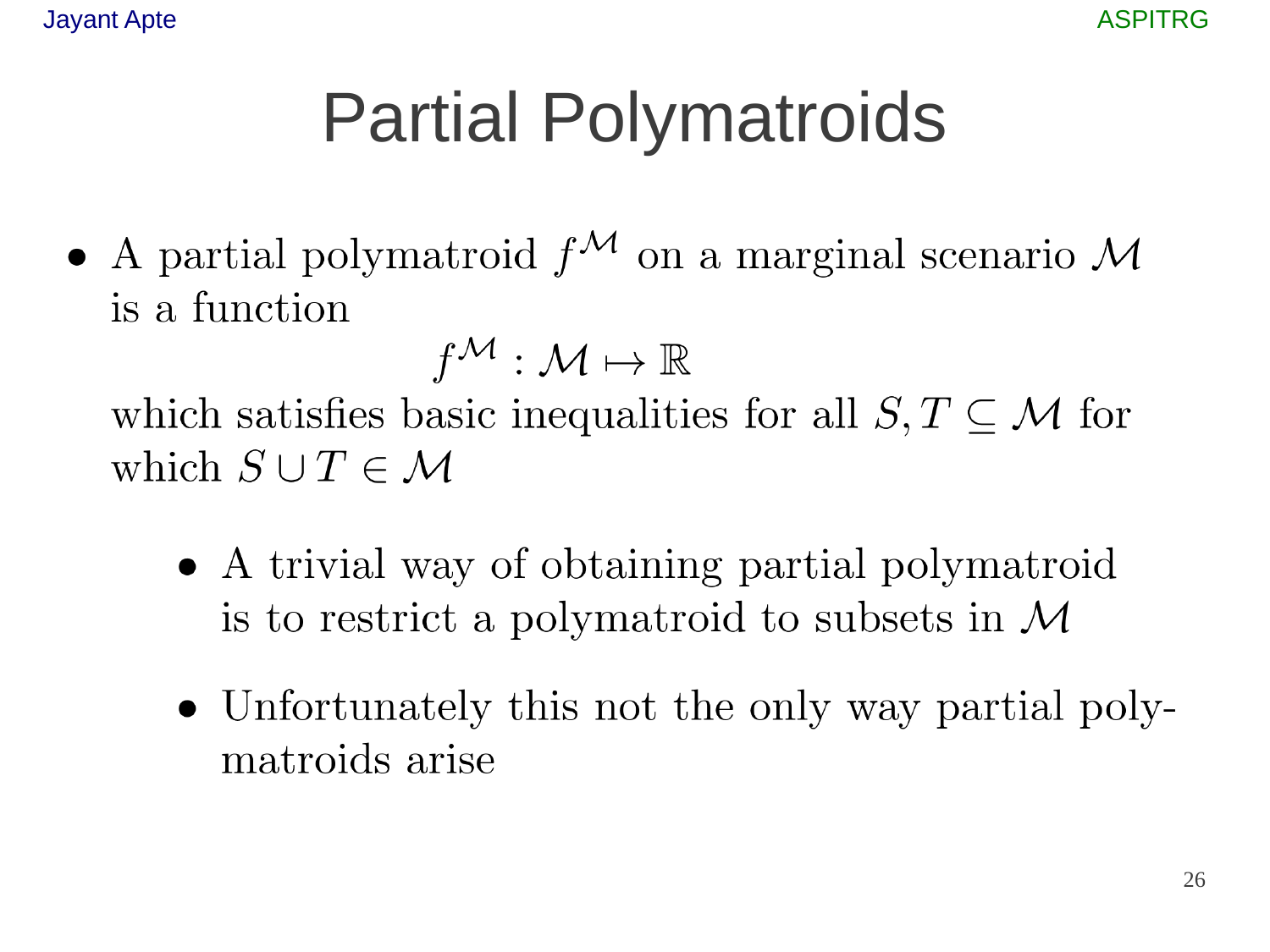# Contexuality of partial polymatroids

- A partial polymatroid  $f^{\mathcal{M}}$  is noncontexual if there is a polymatroid f such that  $f^{\mathcal{M}}(S) = f(S)$  for all  $S \in \mathcal{M}$ . Otherwise  $f^{\mathcal{M}}$  is contexual.
- *Marginal Problem for Polymatroids*: Given a partial polymatroid  $f^{\mathcal{M}}$  on  $\mathcal{M}$ , under which conditions it is non-contexual?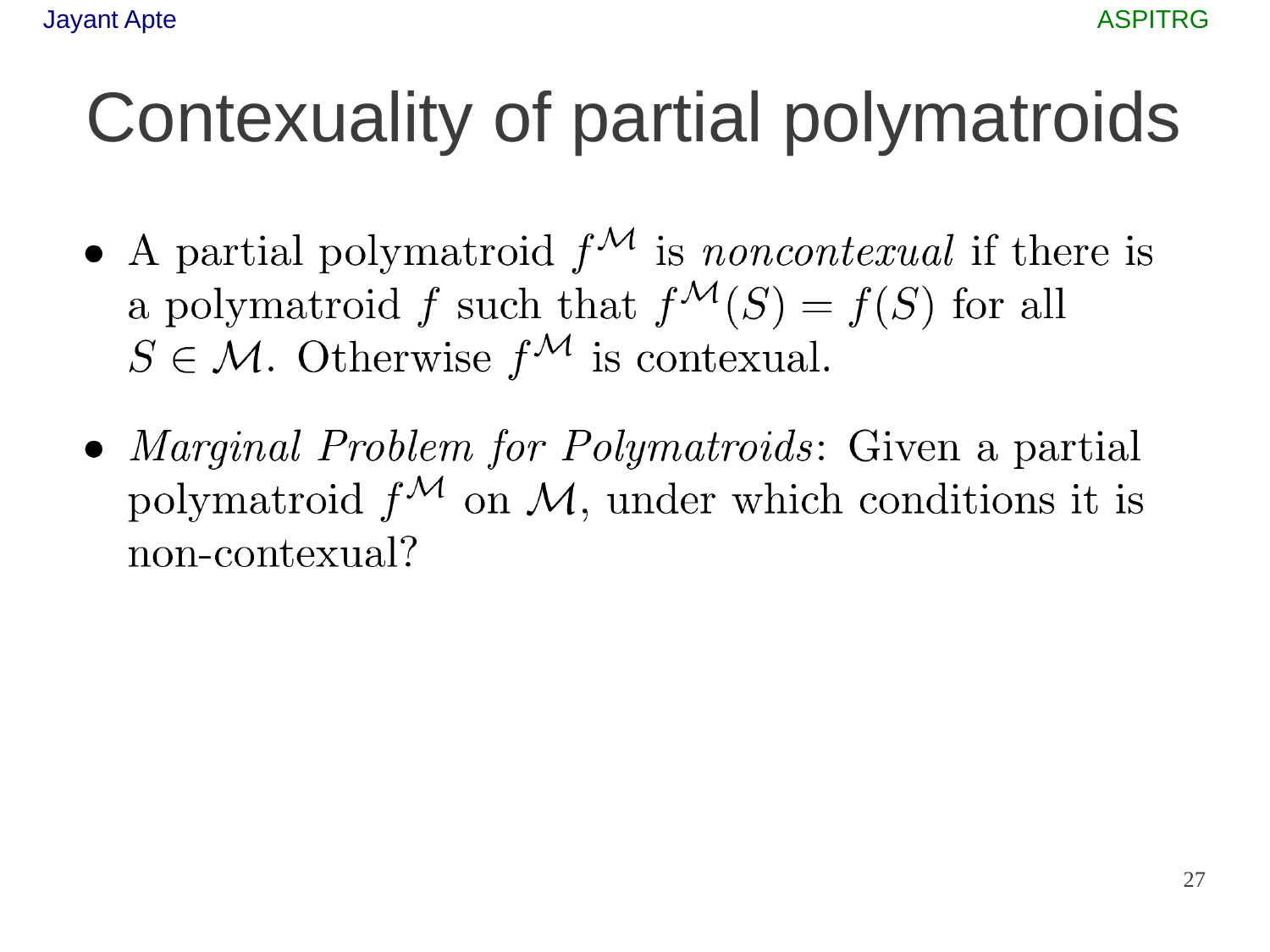## Example: Partial polymatroids over  $C_3$

- Consider the three coins scenario:  $\mathcal{C}_3 = \overline{\{\{1,2\},\{1,3\},\{2,3\}\}}$
- Two basic inequalities for any polymatroid  $(f, [3])$  are:

$$
f(\{1,3\}) \le f(\{1,2,3\})\tag{1}
$$

 $f({1,2,3}) + f({2}) \le f({1,2}) + f({2,3})$ 

• Adding  $(1)$  and  $(2)$  we get:

 $f({1,3}) + f({2}) \le f({1,2}) + f({2,3})$ **Triangle inequality** 

 $(2)$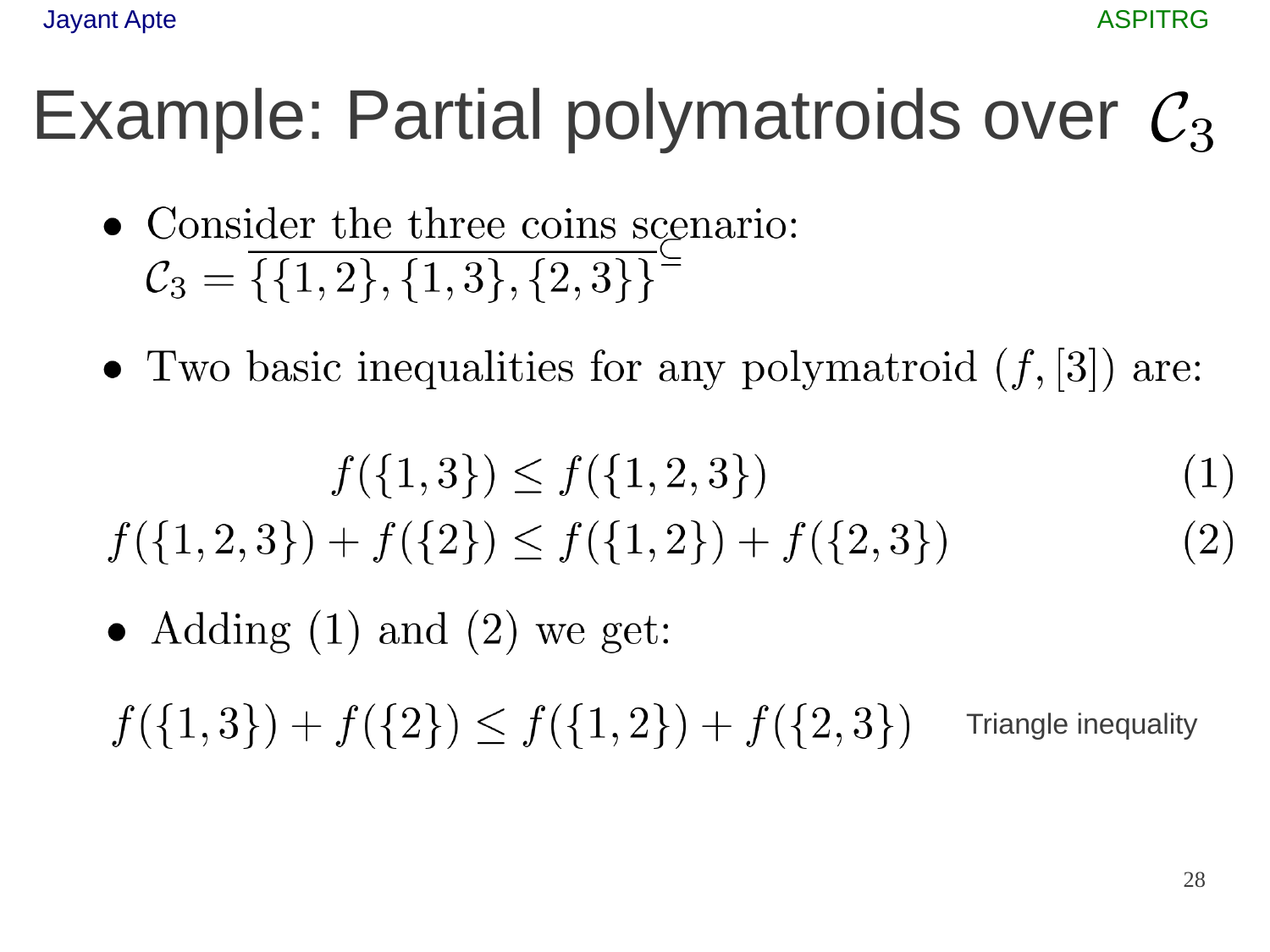## **Example: Modified 3-coins**

 $\bullet\,$  The two variable distributions are:

$$
P_{\{1,2\}}^{C_3}(A_1 = a_1, A_2 = a_2) = \begin{cases} 1/2 \text{ if } a_1 = a_2 \\ 0 \text{ if } a_1 \neq a_2 \end{cases}
$$

$$
P_{\{2,3\}}^{C_3}(A_2 = a_2, A_3 = a_3) = \begin{cases} 1/2 \text{ if } a_2 = a_3 \\ 0 \text{ if } a_2 \neq a_3 \end{cases}
$$

$$
P_{\{1,3\}}^{C_3}(A_1 = a_1, A_3 = a_3) = 1/4 \ \forall a_1, a_3
$$

- $P_{\{1\}}^{C_3}$ ,  $P_{\{2\}}^{C_3}$  and  $P_{\{3\}}^{C_3}$  can be determined from above
- $f^{\mathcal{C}_3}(\{1\}) = f^{\mathcal{C}_3}(\{2\}) = f(\{3\}) = 1,$  $f^{\mathcal{C}_3}(\{1,2\}) = f^{\mathcal{C}_3}(\{2,3\}) = 1,$  $f^{\mathcal{C}_3}(\{1,2\})=2$
- Clearly, the triangle inequality is violated